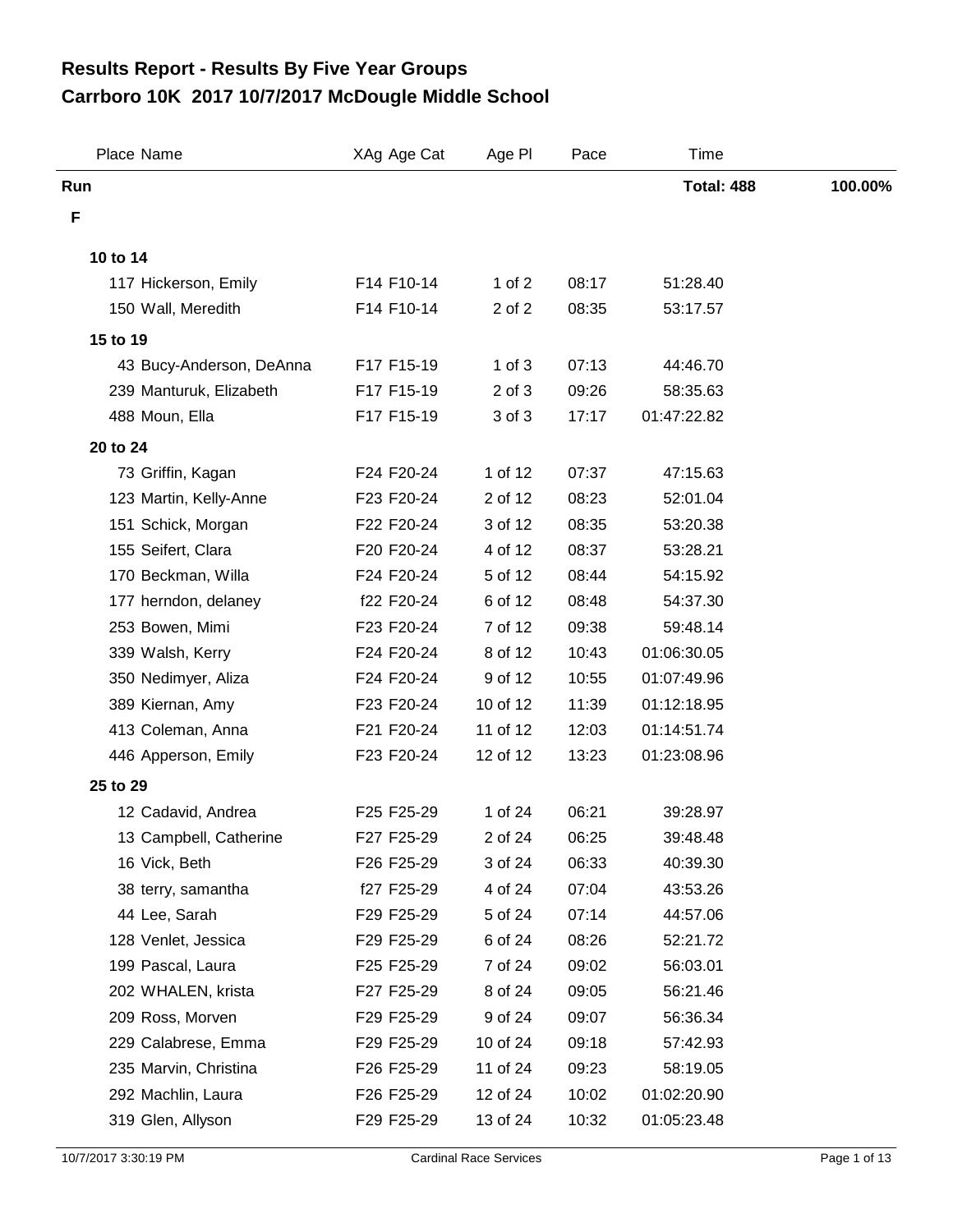|          | Place Name             | XAg Age Cat | Age PI   | Pace  | Time        |
|----------|------------------------|-------------|----------|-------|-------------|
|          | 336 Koreski, Katy      | F28 F25-29  | 14 of 24 | 10:41 | 01:06:22.25 |
|          | 378 Daniels, Amanda    | F26 F25-29  | 15 of 24 | 11:22 | 01:10:36.07 |
|          | 395 El-Sabae, Hijrah   | F27 F25-29  | 16 of 24 | 11:44 | 01:12:54.67 |
|          | 408 Hayes, Meredith    | F28 F25-29  | 17 of 24 | 12:00 | 01:14:29.21 |
|          | 430 Frady, Amber       | F27 F25-29  | 18 of 24 | 12:38 | 01:18:27.93 |
|          | 443 Cotton, Lizzie     | F27 F25-29  | 19 of 24 | 13:18 | 01:22:36.40 |
|          | 458 Wice, Kelly        | F27 F25-29  | 20 of 24 | 14:15 | 01:28:30.19 |
|          | 460 Adney, Emily       | F26 F25-29  | 21 of 24 | 14:33 | 01:30:22.31 |
|          | 466 Boucher, Emily     | F25 F25-29  | 22 of 24 | 14:57 | 01:32:53.43 |
|          | 473 Koreski, Kirby     | F27 F25-29  | 23 of 24 | 15:16 | 01:34:48.30 |
|          | 474 Glen, Christina    | F28 F25-29  | 24 of 24 | 15:19 | 01:35:08.34 |
| 30 to 34 |                        |             |          |       |             |
|          | 42 Ivarsson, Sara      | F30 F30-34  | 1 of 28  | 07:08 | 44:19.96    |
|          | 129 Bedford, Lindsay   | F34 F30-34  | 2 of 28  | 08:26 | 52:22.39    |
|          | 149 bauer, tanja       | f34 F30-34  | 3 of 28  | 08:35 | 53:16.72    |
|          | 163 Martini, Jennifer  | F33 F30-34  | 4 of 28  | 08:40 | 53:50.94    |
|          | 180 Shaw, Erin         | F33 F30-34  | 5 of 28  | 08:49 | 54:47.12    |
|          | 231 Dempsey, Jillian   | F34 F30-34  | 6 of 28  | 09:18 | 57:44.68    |
|          | 245 Settlemires, Ivy   | F32 F30-34  | 7 of 28  | 09:32 | 59:12.69    |
|          | 254 Brill, Dayna       | F30 F30-34  | 8 of 28  | 09:38 | 59:50.17    |
|          | 257 Woods, Maggie      | F30 F30-34  | 9 of 28  | 09:41 | 01:00:06.55 |
|          | 260 Carter, Renee      | F33 F30-34  | 10 of 28 | 09:46 | 01:00:37.58 |
|          | 266 Nelson, Sarah Beth | F33 F30-34  | 11 of 28 | 09:49 | 01:00:58.56 |
|          | 290 Ventura, Jaclyn    | F30 F30-34  | 12 of 28 | 10:01 | 01:02:12.34 |
|          | 297 Spears, Tracy      | F33 F30-34  | 13 of 28 | 10:06 | 01:02:44.60 |
|          | 306 Turner, Megan      | F31 F30-34  | 14 of 28 | 10:16 | 01:03:46.61 |
|          | 320 Atmatzidis, Jane   | F33 F30-34  | 15 of 28 | 10:32 | 01:05:23.99 |
|          | 334 Kaysin, Smisha     | F34 F30-34  | 16 of 28 | 10:40 | 01:06:15.71 |
|          | 335 Schaefer, Kristi   | F32 F30-34  | 17 of 28 | 10:41 | 01:06:21.77 |
|          | 343 Pedraza, Elizabeth | F33 F30-34  | 18 of 28 | 10:47 | 01:07:00.70 |
|          | 380 Lamont, Katie      | F32 F30-34  | 19 of 28 | 11:23 | 01:10:42.97 |
|          | 400 Cole, Shelby       | F32 F30-34  | 20 of 28 | 11:50 | 01:13:28.87 |
|          | 402 Lee, Donna         | F34 F30-34  | 21 of 28 | 11:55 | 01:14:02.79 |
|          | 421 Womack, Jessica    | F32 F30-34  | 22 of 28 | 12:07 | 01:15:14.15 |
|          | 426 Kreutzer, Emily    | F34 F30-34  | 23 of 28 | 12:22 | 01:16:48.85 |
|          | 433 Reder, Natalie     | F31 F30-34  | 24 of 28 | 12:50 | 01:19:41.90 |
|          | 444 Brand, Crystal     | F30 F30-34  | 25 of 28 | 13:21 | 01:22:57.13 |
|          | 445 Downs, Kristen     | F33 F30-34  | 26 of 28 | 13:23 | 01:23:06.64 |
|          | 462 Bryant, Jennifer   | F30 F30-34  | 27 of 28 | 14:33 | 01:30:22.68 |
|          | 468 Rhodees, Beth      | F32 F30-34  | 28 of 28 | 15:07 | 01:33:52.00 |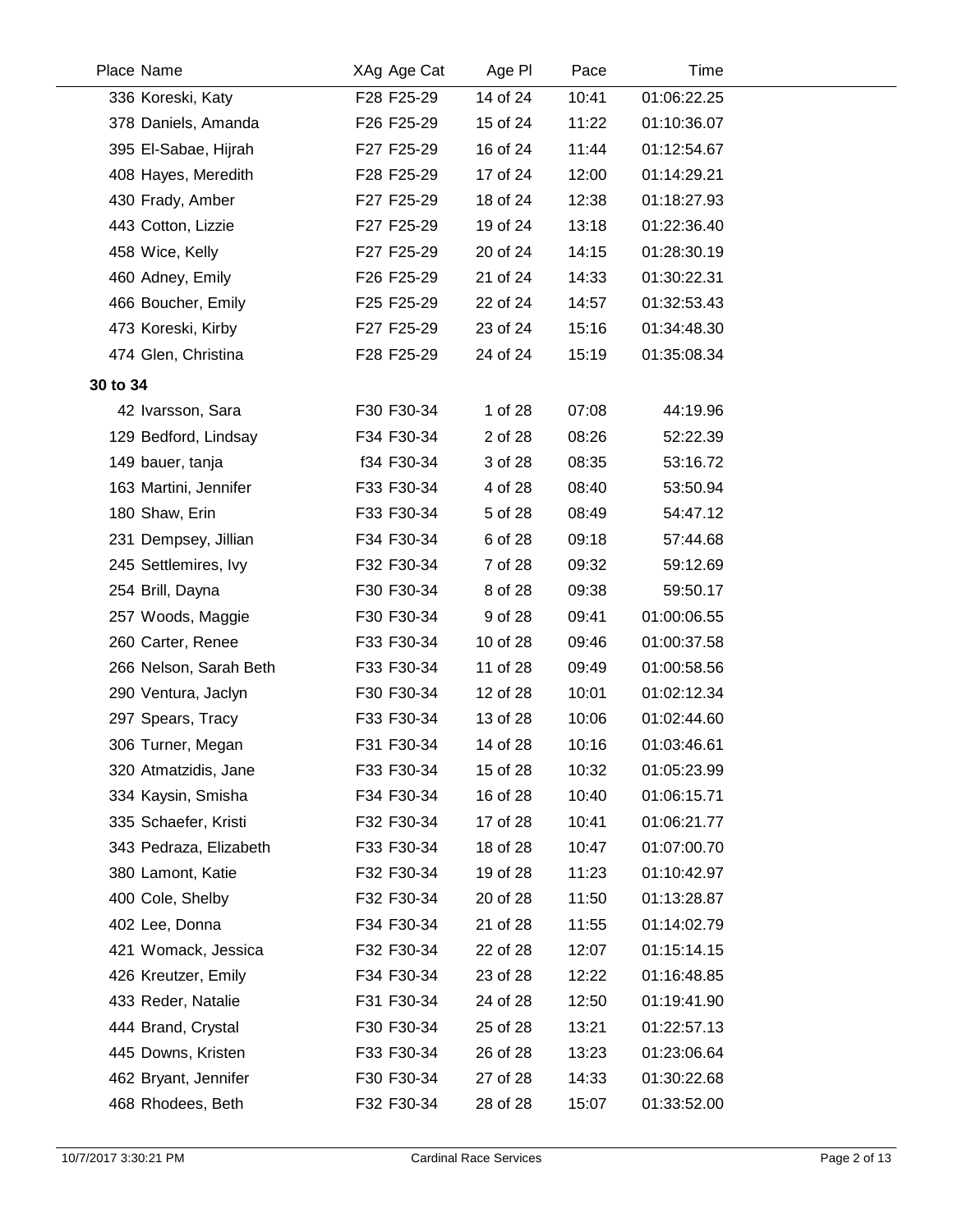|          | Place Name                      | XAg Age Cat | Age PI   | Pace  | Time        |
|----------|---------------------------------|-------------|----------|-------|-------------|
| 35 to 39 |                                 |             |          |       |             |
|          | 23 Trailhead, Wisp              | F37 F35-39  | 1 of 50  | 06:44 | 41:47.41    |
|          | 49 Stifler, Lisa                | F38 F35-39  | 2 of 50  | 07:21 | 45:40.07    |
|          | 58 Hendee, Emilie               | F35 F35-39  | 3 of 50  | 07:26 | 46:06.73    |
|          | 60 Ruff, Sarah                  | F38 F35-39  | 4 of 50  | 07:27 | 46:15.28    |
|          | 64 Evans, Elizabeth             | F37 F35-39  | 5 of 50  | 07:30 | 46:36.78    |
|          | 69 McGeary, Andrea              | F38 F35-39  | 6 of 50  | 07:35 | 47:04.56    |
|          | 83 Karner, Brittany             | F35 F35-39  | 7 of 50  | 07:47 | 48:22.55    |
|          | 103 Brown, Nicole               | F38 F35-39  | 8 of 50  | 08:05 | 50:10.00    |
|          | 113 tzioumis, emma              | f35 F35-39  | 9 of 50  | 08:16 | 51:21.80    |
|          | 122 Stolka, Kristen             | F37 F35-39  | 10 of 50 | 08:21 | 51:49.48    |
|          | 146 Carroll, Sarah              | F39 F35-39  | 11 of 50 | 08:33 | 53:04.50    |
|          | 159 Clark, Ann                  | F35 F35-39  | 12 of 50 | 08:39 | 53:42.04    |
|          | 172 Gulati, Tesha               | F36 F35-39  | 13 of 50 | 08:45 | 54:22.63    |
|          | 187 Santillan, Sophia           | F38 F35-39  | 14 of 50 | 08:53 | 55:10.44    |
|          | 214 Ruyle, Erin                 | F39 F35-39  | 15 of 50 | 09:09 | 56:51.68    |
|          | 218 Swingler, Margaret          | F38 F35-39  | 16 of 50 | 09:11 | 57:02.04    |
|          | 220 Cross, Allyson              | F37 F35-39  | 17 of 50 | 09:11 | 57:03.29    |
|          | 221 Beaver, Melinda             | F37 F35-39  | 18 of 50 | 09:11 | 57:04.10    |
|          | 223 Barnes, Eileen              | F35 F35-39  | 19 of 50 | 09:14 | 57:20.43    |
|          | 237 Handly, Erin                | F36 F35-39  | 20 of 50 | 09:25 | 58:28.24    |
|          | 241 Libby, Taylor               | F35 F35-39  | 21 of 50 | 09:27 | 58:44.06    |
|          | 252 Sepulveda, Vicky            | F37 F35-39  | 22 of 50 | 09:38 | 59:47.36    |
|          | 267 Tilley, Erin                | F36 F35-39  | 23 of 50 | 09:49 | 01:00:59.61 |
|          | 269 Solano, Calixta             | F39 F35-39  | 24 of 50 | 09:52 | 01:01:15.04 |
|          | 274 Rosso, Amy                  | F36 F35-39  | 25 of 50 | 09:53 | 01:01:20.31 |
|          | 284 Thurber, Laurie             | F37 F35-39  | 26 of 50 | 09:57 | 01:01:48.32 |
|          | 285 Hensel, Erin                | F37 F35-39  | 27 of 50 | 09:57 | 01:01:49.46 |
|          | 288 Swinney, Felicia            | F37 F35-39  | 28 of 50 | 09:58 | 01:01:55.92 |
|          | 291 Hopper, Marie               | F38 F35-39  | 29 of 50 | 10:02 | 01:02:15.73 |
|          | 300 Thompson, Heather           | F38 F35-39  | 30 of 50 | 10:13 | 01:03:25.21 |
|          | 304 Tosetto, Valeria            | F37 F35-39  | 31 of 50 | 10:15 | 01:03:36.18 |
|          | 308 Cotter, Rachel              | F39 F35-39  | 32 of 50 | 10:21 | 01:04:17.17 |
|          | 314 Collins, Ann                | F38 F35-39  | 33 of 50 | 10:26 | 01:04:45.63 |
|          | 321 Burckett-St Laurent, Lindsa | F38 F35-39  | 34 of 50 | 10:32 | 01:05:25.02 |
|          | 322 De Lamer-Pike, Sophie       | F37 F35-39  | 35 of 50 | 10:32 | 01:05:26.61 |
|          | 358 Barbee, Blaine              | F35 F35-39  | 36 of 50 | 11:06 | 01:08:52.76 |
|          | 363 Ross, Adia                  | F36 F35-39  | 37 of 50 | 11:10 | 01:09:23.67 |
|          | 369 Polasek, Melissa            | F37 F35-39  | 38 of 50 | 11:15 | 01:09:51.06 |
|          | 374 Jeffs, Kimberly             | F36 F35-39  | 39 of 50 | 11:18 | 01:10:10.76 |
|          | 375 Zadrozny, Sabrina           | F38 F35-39  | 40 of 50 | 11:18 | 01:10:10.81 |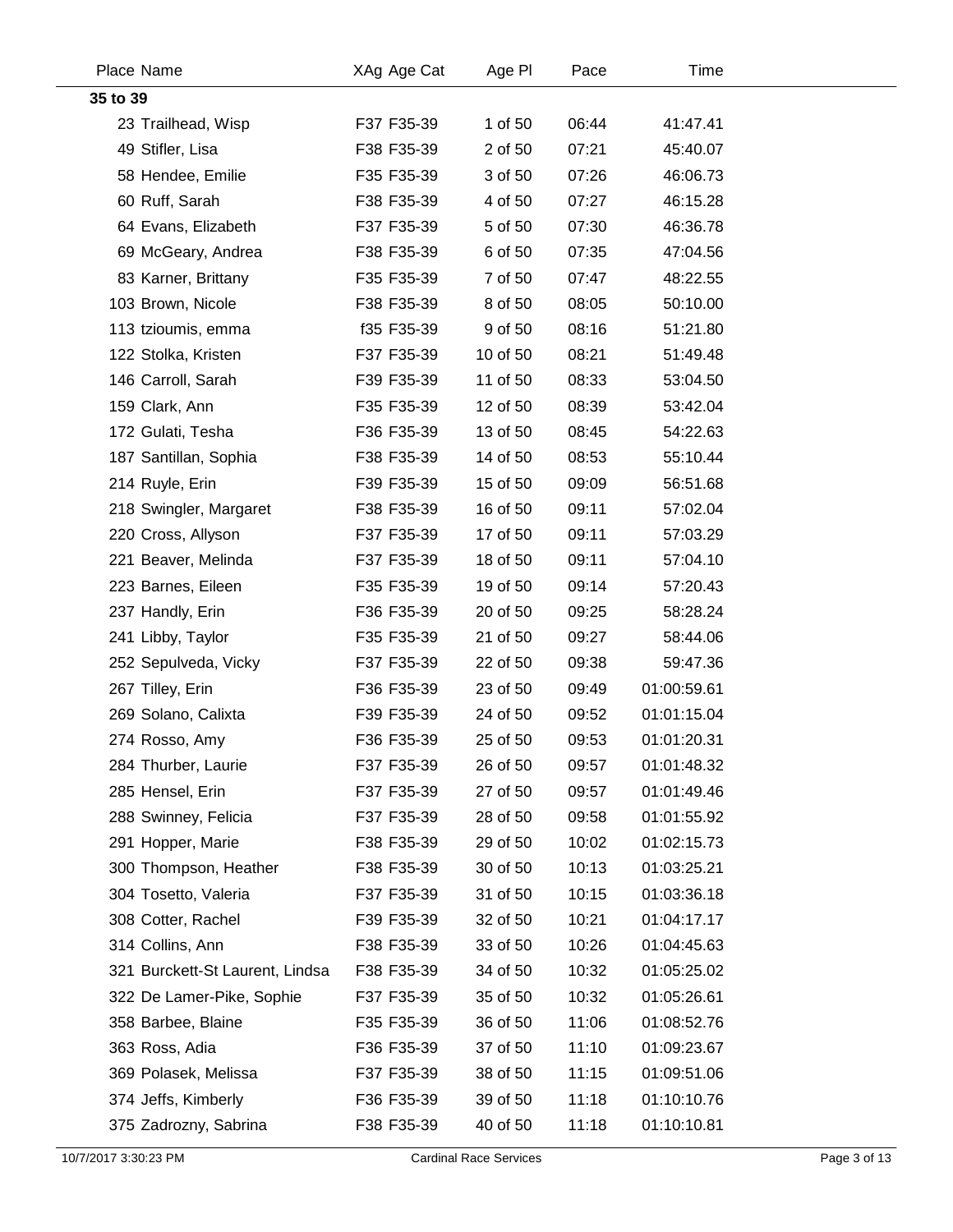|          | Place Name                 | XAg Age Cat | Age PI   | Pace  | Time        |
|----------|----------------------------|-------------|----------|-------|-------------|
|          | 393 LeClaire, Deborah      | F39 F35-39  | 41 of 50 | 11:41 | 01:12:36.16 |
|          | 404 Olsen, Jennifer        | F35 F35-39  | 42 of 50 | 11:57 | 01:14:10.12 |
|          | 412 Irby, Crystal          | F37 F35-39  | 43 of 50 | 12:02 | 01:14:46.52 |
|          | 422 Johnson, Megan         | F35 F35-39  | 44 of 50 | 12:07 | 01:15:14.49 |
|          | 429 Najera, Cristin        | F38 F35-39  | 45 of 50 | 12:30 | 01:17:34.64 |
|          | 435 Bergmueller, Jennifer  | F35 F35-39  | 46 of 50 | 12:57 | 01:20:26.36 |
|          | 463 Mills, Sarah           | F37 F35-39  | 47 of 50 | 14:52 | 01:32:17.22 |
|          | 465 Jaromin, Christina     | F38 F35-39  | 48 of 50 | 14:52 | 01:32:18.22 |
|          | 482 Pynaker, Nicole        | F36 F35-39  | 49 of 50 | 16:40 | 01:43:30.45 |
|          | 484 selinger, rachel       | F36 F35-39  | 50 of 50 | 16:50 | 01:44:30.34 |
| 40 to 44 |                            |             |          |       |             |
|          | 40 Havice, Elizabeth       | F40 F40-44  | 1 of 51  | 07:08 | 44:14.92    |
|          | 47 bowman, natalie         | f40 F40-44  | 2 of 51  | 07:20 | 45:31.42    |
|          | 61 Monaco, Julie           | F43 F40-44  | 3 of 51  | 07:27 | 46:15.49    |
|          | 65 Rogers, Nora            | F40 F40-44  | 4 of 51  | 07:31 | 46:38.84    |
|          | 71 Singer, Amy             | F40 F40-44  | 5 of 51  | 07:35 | 47:06.65    |
|          | 109 Rossi, Emma            | F41 F40-44  | 6 of 51  | 08:14 | 51:07.49    |
|          | 138 Flythe, Jenny          | F40 F40-44  | 7 of 51  | 08:31 | 52:53.33    |
|          | 143 Gravatt, Catherine     | F43 F40-44  | 8 of 51  | 08:32 | 52:58.71    |
|          | 156 West, Shelly           | F40 F40-44  | 9 of 51  | 08:37 | 53:33.29    |
|          | 160 Northup, Krista        | F40 F40-44  | 10 of 51 | 08:39 | 53:42.20    |
|          | 171 McKenna, Katie         | F40 F40-44  | 11 of 51 | 08:44 | 54:16.80    |
|          | 190 Griffin, Shauna        | F40 F40-44  | 12 of 51 | 08:55 | 55:23.61    |
|          | 201 Yova, Frederique       | F44 F40-44  | 13 of 51 | 09:04 | 56:20.19    |
|          | 206 Clewley, Andrea        | F40 F40-44  | 14 of 51 | 09:06 | 56:30.94    |
|          | 211 Sabater, Simone        | F42 F40-44  | 15 of 51 | 09:08 | 56:40.25    |
|          | 224 Joseph, Sarah          | F40 F40-44  | 16 of 51 | 09:15 | 57:24.14    |
|          | 225 Glass-Steel, Christine | F43 F40-44  | 17 of 51 | 09:16 | 57:31.25    |
|          | 228 Dry, Jenni             | F40 F40-44  | 18 of 51 | 09:17 | 57:39.33    |
|          | 247 Moore, Heather         | F40 F40-44  | 19 of 51 | 09:36 | 59:35.80    |
|          | 251 Garcia, Vicky          | F44 F40-44  | 20 of 51 | 09:37 | 59:44.49    |
|          | 255 Craig, Amy             | F43 F40-44  | 21 of 51 | 09:38 | 59:52.32    |
|          | 256 Cavender, Jennifer     | F41 F40-44  | 22 of 51 | 09:39 | 59:54.13    |
|          | 264 Schliebe, Kate         | F41 F40-44  | 23 of 51 | 09:47 | 01:00:46.71 |
|          | 271 Hara, Viana            | F41 F40-44  | 24 of 51 | 09:52 | 01:01:16.25 |
|          | 272 Reeves, Amy            | F44 F40-44  | 25 of 51 | 09:52 | 01:01:17.22 |
|          | 275 Jarrett, Kelly         | F40 F40-44  | 26 of 51 | 09:53 | 01:01:20.65 |
|          | 277 Henry, Julijana        | F44 F40-44  | 27 of 51 | 09:53 | 01:01:24.39 |
|          | 287 Ricker, Julie          | F41 F40-44  | 28 of 51 | 09:58 | 01:01:55.52 |
|          | 294 Schmaling, Brooke      | F43 F40-44  | 29 of 51 | 10:05 | 01:02:35.59 |
|          | 295 Yu-Su, Sherryl         | F40 F40-44  | 30 of 51 | 10:05 | 01:02:37.68 |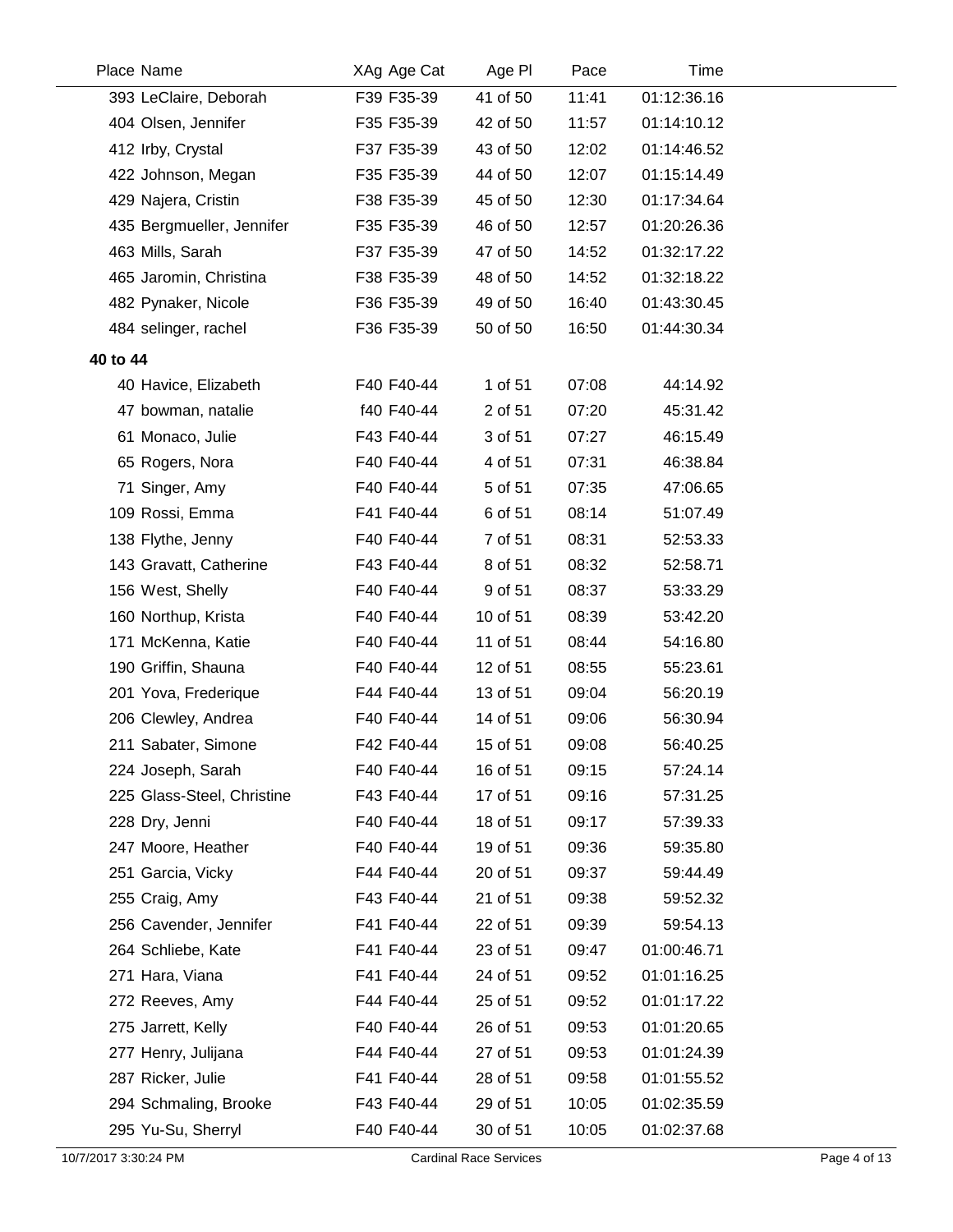| Place Name              | XAg Age Cat | Age PI   | Pace  | <b>Time</b> |  |
|-------------------------|-------------|----------|-------|-------------|--|
| 305 Seymour, Keri       | F40 F40-44  | 31 of 51 | 10:16 | 01:03:42.53 |  |
| 310 Messina, Julie      | F40 F40-44  | 32 of 51 | 10:22 | 01:04:24.18 |  |
| 312 Williams, Crystal   | F43 F40-44  | 33 of 51 | 10:24 | 01:04:32.30 |  |
| 323 Erhart, Laura       | F40 F40-44  | 34 of 51 | 10:33 | 01:05:32.07 |  |
| 326 Sullivan, Kate      | F40 F40-44  | 35 of 51 | 10:35 | 01:05:44.57 |  |
| 337 Asaro, Katherine    | F44 F40-44  | 36 of 51 | 10:41 | 01:06:22.58 |  |
| 354 Stouder, April      | F41 F40-44  | 37 of 51 | 11:04 | 01:08:41.63 |  |
| 359 Burton, Rachel      | F43 F40-44  | 38 of 51 | 11:08 | 01:09:10.74 |  |
| 361 Clark, Catherine    | F41 F40-44  | 39 of 51 | 11:10 | 01:09:20.23 |  |
| 362 Ward, Tobey         | F42 F40-44  | 40 of 51 | 11:10 | 01:09:22.82 |  |
| 379 Owen, Jennifer      | F42 F40-44  | 41 of 51 | 11:23 | 01:10:41.93 |  |
| 384 Penticoff, Rebecca  | F44 F40-44  | 42 of 51 | 11:32 | 01:11:35.73 |  |
| 391 Strobel, Jennifer   | F43 F40-44  | 43 of 51 | 11:41 | 01:12:34.18 |  |
| 398 Cuicchi, Chesley    | F41 F40-44  | 44 of 51 | 11:49 | 01:13:21.76 |  |
| 399 Flanagan, Rachel    | F44 F40-44  | 45 of 51 | 11:49 | 01:13:22.02 |  |
| 424 Pesetski, Christine | F42 F40-44  | 46 of 51 | 12:12 | 01:15:42.70 |  |
| 428 Royster, Christina  | F41 F40-44  | 47 of 51 | 12:29 | 01:17:31.81 |  |
| 450 Sotres, Daniela     | F44 F40-44  | 48 of 51 | 13:48 | 01:25:42.95 |  |
| 457 Conner, Michelle    | F43 F40-44  | 49 of 51 | 14:07 | 01:27:42.86 |  |
| 470 Strassel, Mary      | F40 F40-44  | 50 of 51 | 15:10 | 01:34:08.13 |  |
| 475 Ferrell, Heather    | F42 F40-44  | 51 of 51 | 15:19 | 01:35:08.41 |  |
| 45 to 49                |             |          |       |             |  |
| 68 Weber, Katie         | F47 F45-49  | 1 of 33  | 07:33 | 46:50.93    |  |
| 106 Clossick, Tina      | F46 F45-49  | 2 of 33  | 08:09 | 50:36.15    |  |
| 130 Lloyd, Aline        | F46 F45-49  | 3 of 33  | 08:26 | 52:24.56    |  |
| 165 Kelly-Martin, Paula | F49 F45-49  | 4 of 33  | 08:41 | 53:57.22    |  |
| 168 Berrien, Kate       | F48 F45-49  | 5 of 33  | 08:43 | 54:06.54    |  |
| 175 Salisbury, Kathryn  | F45 F45-49  | 6 of 33  | 08:47 | 54:30.01    |  |
| 182 Min, Sherene        | F45 F45-49  | 7 of 33  | 08:50 | 54:49.84    |  |
| 185 Escaler, Margarita  | F45 F45-49  | 8 of 33  | 08:53 | 55:07.35    |  |
| 197 Zemon, Melissa      | F46 F45-49  | 9 of 33  | 08:59 | 55:47.87    |  |
| 217 Wessell, Laura      | F49 F45-49  | 10 of 33 | 09:11 | 57:00.52    |  |
| 236 Wahlstrom, Torey    | F49 F45-49  | 11 of 33 | 09:25 | 58:28.09    |  |
| 238 Carter Taub, Mary   | F47 F45-49  | 12 of 33 | 09:25 | 58:30.48    |  |
| 240 Manturuk, Kim       | F45 F45-49  | 13 of 33 | 09:27 | 58:39.50    |  |
| 243 Mouw, Sheri         | F49 F45-49  | 14 of 33 | 09:30 | 59:02.48    |  |
| 258 Vaughn, Libby       | F46 F45-49  | 15 of 33 | 09:42 | 01:00:12.31 |  |
| 276 Rogers, Kim         | F46 F45-49  | 16 of 33 | 09:53 | 01:01:22.27 |  |
| 309 Soto, Carolina      | F49 F45-49  | 17 of 33 | 10:21 | 01:04:18.13 |  |
| 313 Louder, Tawnya      | F46 F45-49  | 18 of 33 | 10:24 | 01:04:32.40 |  |
| 318 Mills, Tina         | F45 F45-49  | 19 of 33 | 10:30 | 01:05:09.66 |  |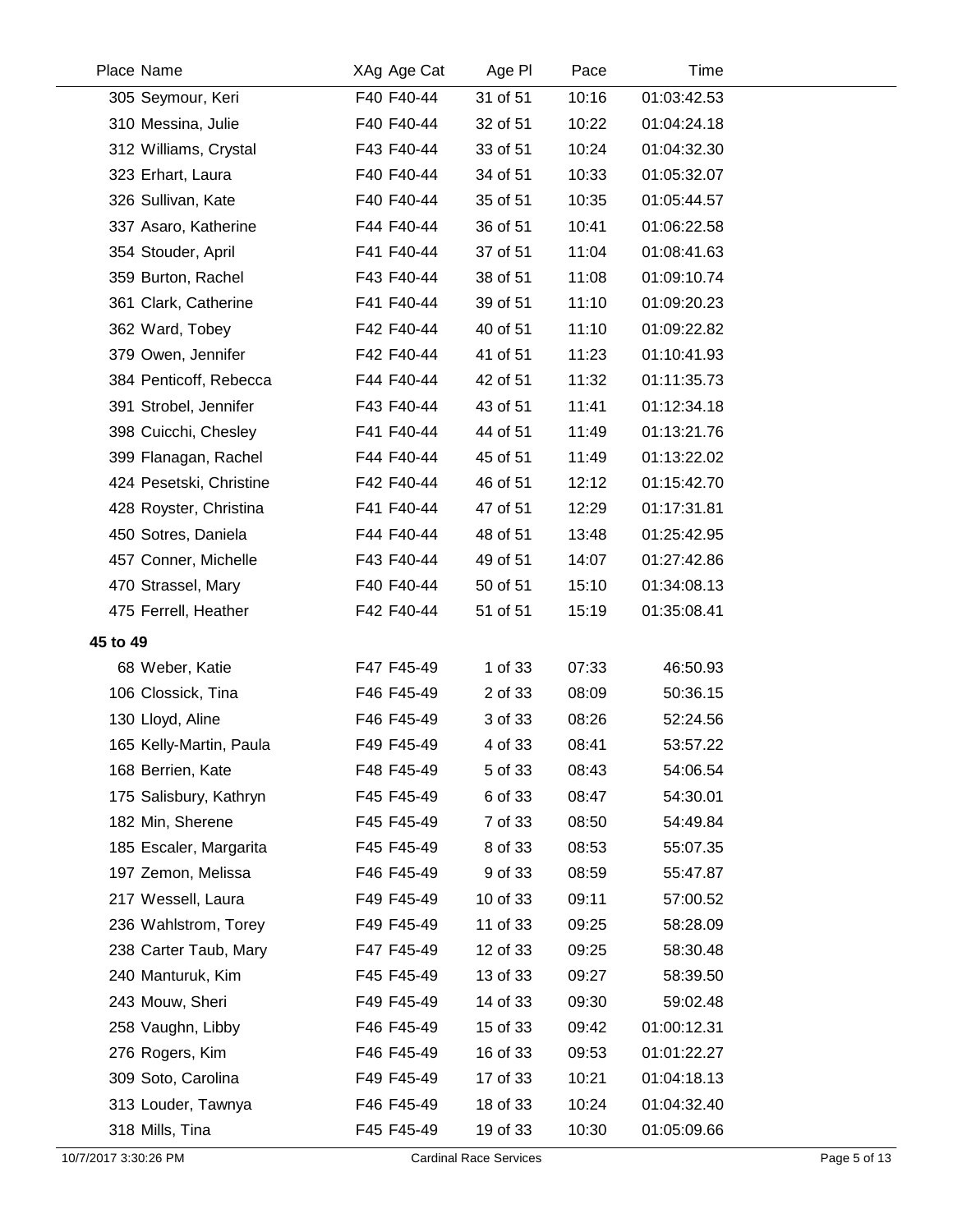| Place Name                | XAg Age Cat | Age PI   | Pace  | Time        |  |
|---------------------------|-------------|----------|-------|-------------|--|
| 330 Flynn, Aimee          | F47 F45-49  | 20 of 33 | 10:39 | 01:06:05.27 |  |
| 338 Engle, Michelle       | F45 F45-49  | 21 of 33 | 10:41 | 01:06:22.66 |  |
| 351 Fenhagen, Cait        | F48 F45-49  | 22 of 33 | 10:59 | 01:08:09.38 |  |
| 352 Stegman, Karen        | F48 F45-49  | 23 of 33 | 10:59 | 01:08:09.74 |  |
| 367 williams, leslie      | F48 F45-49  | 24 of 33 | 11:14 | 01:09:48.26 |  |
| 377 McCollough, Karen     | F49 F45-49  | 25 of 33 | 11:21 | 01:10:26.22 |  |
| 386 Arnold, Jennifer      | F47 F45-49  | 26 of 33 | 11:35 | 01:11:58.60 |  |
| 397 French, Sally         | F47 F45-49  | 27 of 33 | 11:48 | 01:13:16.35 |  |
| 403 Berry, Erica          | F47 F45-49  | 28 of 33 | 11:56 | 01:14:06.31 |  |
| 418 Hackney, Loretta      | F48 F45-49  | 29 of 33 | 12:05 | 01:15:04.39 |  |
| 423 Cardona, Danielle     | F46 F45-49  | 30 of 33 | 12:10 | 01:15:34.11 |  |
| 431 Brown, Amy            | F45 F45-49  | 31 of 33 | 12:42 | 01:18:49.00 |  |
| 436 hansley, susie        | f48 F45-49  | 32 of 33 | 12:58 | 01:20:32.97 |  |
| 441 Gosselin, Tracy       | F46 F45-49  | 33 of 33 | 13:15 | 01:22:14.94 |  |
| 50 to 54                  |             |          |       |             |  |
| 67 Biggers, Larissa       | F50 F50-54  | 1 of 38  | 07:32 | 46:49.97    |  |
| 72 Antipov, Helen         | F50 F50-54  | 2 of 38  | 07:35 | 47:07.07    |  |
| 100 Van Sant, Laura       | F51 F50-54  | 3 of 38  | 08:02 | 49:55.60    |  |
| 101 Thomas, Sonia         | F51 F50-54  | 4 of 38  | 08:03 | 49:58.50    |  |
| 105 Cook, Leah            | F50 F50-54  | 5 of 38  | 08:08 | 50:29.71    |  |
| 135 Bedno, Sheryl         | F50 F50-54  | 6 of 38  | 08:29 | 52:43.76    |  |
| 173 Cotton, Christine     | F52 F50-54  | 7 of 38  | 08:46 | 54:25.53    |  |
| 176 Kinyamu, Harriet      | F52 F50-54  | 8 of 38  | 08:47 | 54:34.87    |  |
| 178 Williams, Christianna | F53 F50-54  | 9 of 38  | 08:48 | 54:38.65    |  |
| 181 Chesser, Susan        | F54 F50-54  | 10 of 38 | 08:50 | 54:49.54    |  |
| 184 Renner, Tate          | F53 F50-54  | 11 of 38 | 08:52 | 55:04.16    |  |
| 191 Kohler, Rebecca       | F52 F50-54  | 12 of 38 | 08:56 | 55:25.60    |  |
| 215 Hede, Karyn           | F53 F50-54  | 13 of 38 | 09:10 | 56:57.72    |  |
| 219 Saunders, Angela      | F51 F50-54  | 14 of 38 | 09:11 | 57:02.73    |  |
| 222 Pizzagalli, Mia       | F50 F50-54  | 15 of 38 | 09:13 | 57:12.99    |  |
| 262 Flora, Amanda         | F51 F50-54  | 16 of 38 | 09:46 | 01:00:41.56 |  |
| 268 Durr, Amy             | F51 F50-54  | 17 of 38 | 09:50 | 01:01:05.86 |  |
| 299 Heafner, Tricia       | F52 F50-54  | 18 of 38 | 10:10 | 01:03:06.88 |  |
| 302 Watterson, Carolyn    | F50 F50-54  | 19 of 38 | 10:14 | 01:03:34.78 |  |
| 324 Prichard, Kathy       | F53 F50-54  | 20 of 38 | 10:34 | 01:05:38.58 |  |
| 341 Stewart, Catherine    | F50 F50-54  | 21 of 38 | 10:46 | 01:06:50.81 |  |
| 346 Valsing, Eli          | F54 F50-54  | 22 of 38 | 10:51 | 01:07:22.87 |  |
| 353 Leatham-Jensen, Mary  | F54 F50-54  | 23 of 38 | 11:03 | 01:08:35.94 |  |
| 376 Fernald, Anne         | F50 F50-54  | 24 of 38 | 11:20 | 01:10:24.95 |  |
| 383 Campbell, Johna       | F54 F50-54  | 25 of 38 | 11:32 | 01:11:34.37 |  |
| 407 Whittington, Julie    | F51 F50-54  | 26 of 38 | 12:00 | 01:14:28.25 |  |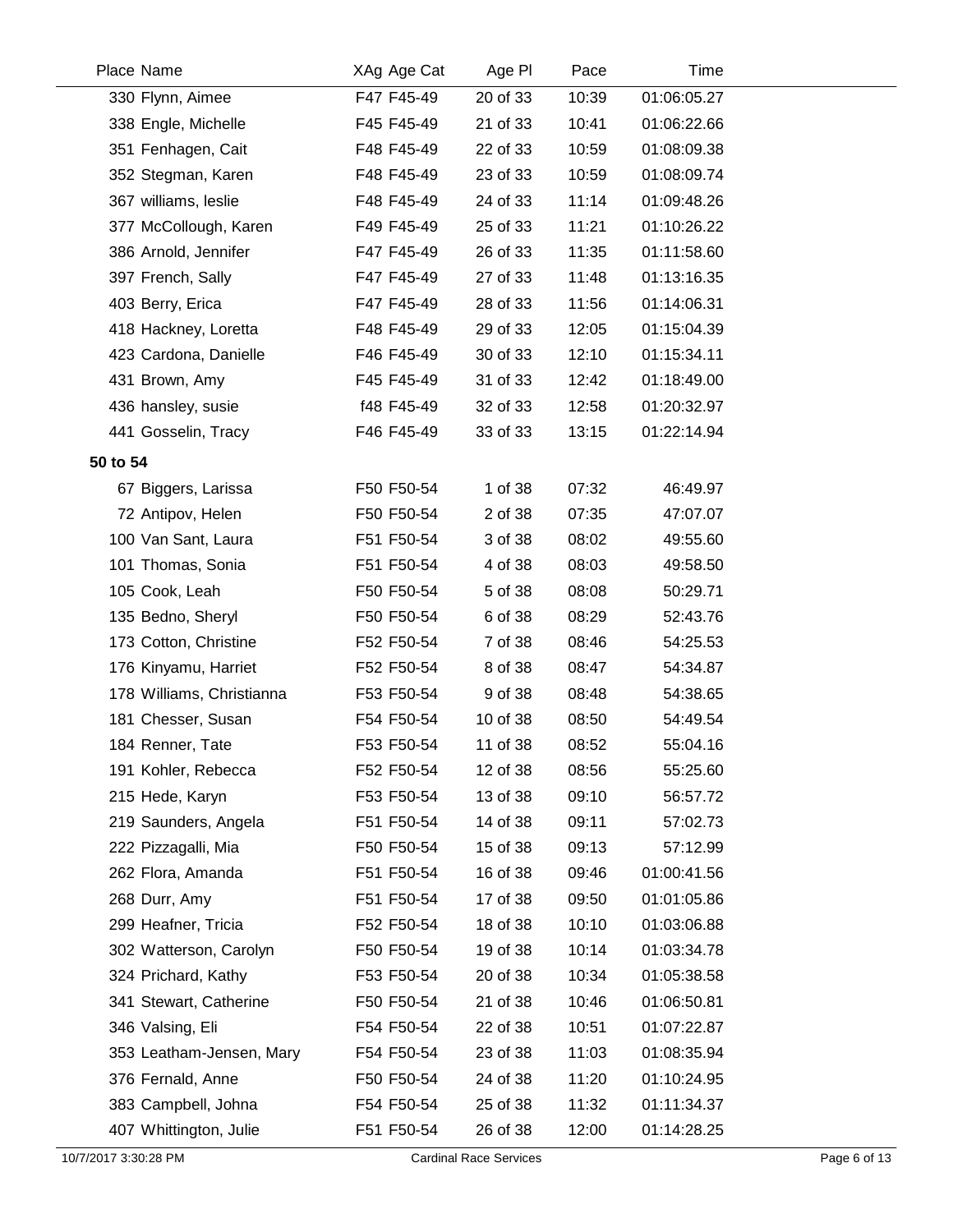| 27 of 38<br>12:00<br>01:14:31.80<br>409 Brooks, Laura<br>F54 F50-54<br>F53 F50-54<br>28 of 38<br>12:05<br>01:15:02.38<br>417 Hawes, LaDeane<br>420 Moon, Mona<br>F51 F50-54<br>29 of 38<br>12:07<br>01:15:13.36<br>440 Henriquez, Sandy<br>F50 F50-54<br>30 of 38<br>13:11<br>01:21:49.88<br>442 Plambeck, Mary Ann<br>F51 F50-54<br>31 of 38<br>13:15<br>01:22:15.38<br>452 Mills, Karin<br>F51 F50-54<br>13:50<br>01:25:55.11<br>32 of 38<br>453 Bourne, Linda<br>F54 F50-54<br>33 of 38<br>13:50<br>01:25:55.73<br>454 Eisinger, Dina<br>F54 F50-54<br>13:52<br>01:26:07.19<br>34 of 38<br>455 Capaldi, Crista<br>F51 F50-54<br>35 of 38<br>13:54<br>01:26:21.86<br>471 kohout, Melissa<br>F52 F50-54<br>15:11<br>01:34:15.55<br>36 of 38<br>477 Holland, Kathy<br>F50 F50-54<br>15:20<br>37 of 38<br>01:35:15.54<br>F53 F50-54<br>38 of 38<br>15:22<br>01:35:24.31<br>479 Apperson, Karen<br>55 to 59<br>1 of 16<br>08:16<br>F57 F55-59<br>51:19.00<br>112 Lebo, Dana<br>F55 F55-59<br>2 of 16<br>08:38<br>158 Holland, Holly<br>53:38.82<br>161 Wilkinson, Kari<br>F56 F55-59<br>3 of 16<br>08:39<br>53:45.15<br>196 Saker, Korinn<br>4 of 16<br>08:58<br>55:39.44<br>F59 F55-59<br>f58 F55-59<br>5 of 16<br>09:05<br>56:27.03<br>205 mandeville-long, anne<br>F56 F55-59<br>6 of 16<br>09:19<br>57:50.28<br>232 Meyer, Jaye<br>259 Germenis, Sandra<br>F55 F55-59<br>7 of 16<br>01:00:32.16<br>09:45<br>349 Powell, Amy<br>8 of 16<br>10:55<br>01:07:49.61<br>F55 F55-59<br>9 of 16<br>F57 F55-59<br>11:04<br>01:08:41.79<br>355 Bagatell, Nancy<br>F57 F55-59<br>10 of 16<br>01:12:50.05<br>394 Tsin, Judith<br>11:44<br>401 Matti, Clare<br>F55 F55-59<br>11 of 16<br>11:53<br>01:13:48.00<br>F55 F55-59<br>12 of 16<br>12:05<br>01:15:01.45<br>415 Eischen, Francesca<br>F57 F55-59<br>13 of 16<br>12:25<br>427 Kimbell, Julie<br>01:17:05.04<br>F55 F55-59<br>14 of 16<br>14:33<br>461 Adney, Joanne<br>01:30:22.56<br>15 of 16<br>481 Strickland, Jennifer<br>F57 F55-59<br>16:02<br>01:39:32.67<br>486 Alani, Arzina<br>F57 F55-59<br>16 of 16<br>16:50<br>01:44:32.03<br>60 to 64<br>1 of 11<br>81 Gardner, Joanne<br>F62 F60-64<br>07:47<br>48:17.76<br>111 Campbell, Barbara<br>F60 F60-64<br>2 of 11<br>08:16<br>51:17.84<br>F62 F60-64<br>3 of 11<br>09:57<br>01:01:46.23<br>283 Thorn, rosemary<br>357 Rosen, Maureen<br>F60 F60-64<br>4 of 11<br>11:05<br>01:08:48.65<br>371 Clark, Kelly<br>F61 F60-64<br>5 of 11<br>11:15<br>01:09:54.85<br>6 of 11<br>406 Greene, Deb<br>F60 F60-64<br>11:59<br>01:14:25.51<br>F63 F60-64<br>7 of 11<br>01:21:02.80<br>438 Lieberum, Susan<br>13:03<br>448 Webb, Kristi<br>F61 F60-64<br>8 of 11<br>13:26<br>01:23:23.42<br>478 Ramsey, Teresa<br>F60 F60-64<br>9 of 11<br>15:22<br>01:35:24.20<br>485 Drake, Susan | Place Name | XAg Age Cat | Age PI   | Pace  | Time        |
|---------------------------------------------------------------------------------------------------------------------------------------------------------------------------------------------------------------------------------------------------------------------------------------------------------------------------------------------------------------------------------------------------------------------------------------------------------------------------------------------------------------------------------------------------------------------------------------------------------------------------------------------------------------------------------------------------------------------------------------------------------------------------------------------------------------------------------------------------------------------------------------------------------------------------------------------------------------------------------------------------------------------------------------------------------------------------------------------------------------------------------------------------------------------------------------------------------------------------------------------------------------------------------------------------------------------------------------------------------------------------------------------------------------------------------------------------------------------------------------------------------------------------------------------------------------------------------------------------------------------------------------------------------------------------------------------------------------------------------------------------------------------------------------------------------------------------------------------------------------------------------------------------------------------------------------------------------------------------------------------------------------------------------------------------------------------------------------------------------------------------------------------------------------------------------------------------------------------------------------------------------------------------------------------------------------------------------------------------------------------------------------------------------------------------------------------------------------------------------------------------------------------------------------------------------------------------------------------------------------------------------------------------------------------------------------------------------------------------------------------------------------------------|------------|-------------|----------|-------|-------------|
|                                                                                                                                                                                                                                                                                                                                                                                                                                                                                                                                                                                                                                                                                                                                                                                                                                                                                                                                                                                                                                                                                                                                                                                                                                                                                                                                                                                                                                                                                                                                                                                                                                                                                                                                                                                                                                                                                                                                                                                                                                                                                                                                                                                                                                                                                                                                                                                                                                                                                                                                                                                                                                                                                                                                                                           |            |             |          |       |             |
|                                                                                                                                                                                                                                                                                                                                                                                                                                                                                                                                                                                                                                                                                                                                                                                                                                                                                                                                                                                                                                                                                                                                                                                                                                                                                                                                                                                                                                                                                                                                                                                                                                                                                                                                                                                                                                                                                                                                                                                                                                                                                                                                                                                                                                                                                                                                                                                                                                                                                                                                                                                                                                                                                                                                                                           |            |             |          |       |             |
|                                                                                                                                                                                                                                                                                                                                                                                                                                                                                                                                                                                                                                                                                                                                                                                                                                                                                                                                                                                                                                                                                                                                                                                                                                                                                                                                                                                                                                                                                                                                                                                                                                                                                                                                                                                                                                                                                                                                                                                                                                                                                                                                                                                                                                                                                                                                                                                                                                                                                                                                                                                                                                                                                                                                                                           |            |             |          |       |             |
|                                                                                                                                                                                                                                                                                                                                                                                                                                                                                                                                                                                                                                                                                                                                                                                                                                                                                                                                                                                                                                                                                                                                                                                                                                                                                                                                                                                                                                                                                                                                                                                                                                                                                                                                                                                                                                                                                                                                                                                                                                                                                                                                                                                                                                                                                                                                                                                                                                                                                                                                                                                                                                                                                                                                                                           |            |             |          |       |             |
|                                                                                                                                                                                                                                                                                                                                                                                                                                                                                                                                                                                                                                                                                                                                                                                                                                                                                                                                                                                                                                                                                                                                                                                                                                                                                                                                                                                                                                                                                                                                                                                                                                                                                                                                                                                                                                                                                                                                                                                                                                                                                                                                                                                                                                                                                                                                                                                                                                                                                                                                                                                                                                                                                                                                                                           |            |             |          |       |             |
|                                                                                                                                                                                                                                                                                                                                                                                                                                                                                                                                                                                                                                                                                                                                                                                                                                                                                                                                                                                                                                                                                                                                                                                                                                                                                                                                                                                                                                                                                                                                                                                                                                                                                                                                                                                                                                                                                                                                                                                                                                                                                                                                                                                                                                                                                                                                                                                                                                                                                                                                                                                                                                                                                                                                                                           |            |             |          |       |             |
|                                                                                                                                                                                                                                                                                                                                                                                                                                                                                                                                                                                                                                                                                                                                                                                                                                                                                                                                                                                                                                                                                                                                                                                                                                                                                                                                                                                                                                                                                                                                                                                                                                                                                                                                                                                                                                                                                                                                                                                                                                                                                                                                                                                                                                                                                                                                                                                                                                                                                                                                                                                                                                                                                                                                                                           |            |             |          |       |             |
|                                                                                                                                                                                                                                                                                                                                                                                                                                                                                                                                                                                                                                                                                                                                                                                                                                                                                                                                                                                                                                                                                                                                                                                                                                                                                                                                                                                                                                                                                                                                                                                                                                                                                                                                                                                                                                                                                                                                                                                                                                                                                                                                                                                                                                                                                                                                                                                                                                                                                                                                                                                                                                                                                                                                                                           |            |             |          |       |             |
|                                                                                                                                                                                                                                                                                                                                                                                                                                                                                                                                                                                                                                                                                                                                                                                                                                                                                                                                                                                                                                                                                                                                                                                                                                                                                                                                                                                                                                                                                                                                                                                                                                                                                                                                                                                                                                                                                                                                                                                                                                                                                                                                                                                                                                                                                                                                                                                                                                                                                                                                                                                                                                                                                                                                                                           |            |             |          |       |             |
|                                                                                                                                                                                                                                                                                                                                                                                                                                                                                                                                                                                                                                                                                                                                                                                                                                                                                                                                                                                                                                                                                                                                                                                                                                                                                                                                                                                                                                                                                                                                                                                                                                                                                                                                                                                                                                                                                                                                                                                                                                                                                                                                                                                                                                                                                                                                                                                                                                                                                                                                                                                                                                                                                                                                                                           |            |             |          |       |             |
|                                                                                                                                                                                                                                                                                                                                                                                                                                                                                                                                                                                                                                                                                                                                                                                                                                                                                                                                                                                                                                                                                                                                                                                                                                                                                                                                                                                                                                                                                                                                                                                                                                                                                                                                                                                                                                                                                                                                                                                                                                                                                                                                                                                                                                                                                                                                                                                                                                                                                                                                                                                                                                                                                                                                                                           |            |             |          |       |             |
|                                                                                                                                                                                                                                                                                                                                                                                                                                                                                                                                                                                                                                                                                                                                                                                                                                                                                                                                                                                                                                                                                                                                                                                                                                                                                                                                                                                                                                                                                                                                                                                                                                                                                                                                                                                                                                                                                                                                                                                                                                                                                                                                                                                                                                                                                                                                                                                                                                                                                                                                                                                                                                                                                                                                                                           |            |             |          |       |             |
|                                                                                                                                                                                                                                                                                                                                                                                                                                                                                                                                                                                                                                                                                                                                                                                                                                                                                                                                                                                                                                                                                                                                                                                                                                                                                                                                                                                                                                                                                                                                                                                                                                                                                                                                                                                                                                                                                                                                                                                                                                                                                                                                                                                                                                                                                                                                                                                                                                                                                                                                                                                                                                                                                                                                                                           |            |             |          |       |             |
|                                                                                                                                                                                                                                                                                                                                                                                                                                                                                                                                                                                                                                                                                                                                                                                                                                                                                                                                                                                                                                                                                                                                                                                                                                                                                                                                                                                                                                                                                                                                                                                                                                                                                                                                                                                                                                                                                                                                                                                                                                                                                                                                                                                                                                                                                                                                                                                                                                                                                                                                                                                                                                                                                                                                                                           |            |             |          |       |             |
|                                                                                                                                                                                                                                                                                                                                                                                                                                                                                                                                                                                                                                                                                                                                                                                                                                                                                                                                                                                                                                                                                                                                                                                                                                                                                                                                                                                                                                                                                                                                                                                                                                                                                                                                                                                                                                                                                                                                                                                                                                                                                                                                                                                                                                                                                                                                                                                                                                                                                                                                                                                                                                                                                                                                                                           |            |             |          |       |             |
|                                                                                                                                                                                                                                                                                                                                                                                                                                                                                                                                                                                                                                                                                                                                                                                                                                                                                                                                                                                                                                                                                                                                                                                                                                                                                                                                                                                                                                                                                                                                                                                                                                                                                                                                                                                                                                                                                                                                                                                                                                                                                                                                                                                                                                                                                                                                                                                                                                                                                                                                                                                                                                                                                                                                                                           |            |             |          |       |             |
|                                                                                                                                                                                                                                                                                                                                                                                                                                                                                                                                                                                                                                                                                                                                                                                                                                                                                                                                                                                                                                                                                                                                                                                                                                                                                                                                                                                                                                                                                                                                                                                                                                                                                                                                                                                                                                                                                                                                                                                                                                                                                                                                                                                                                                                                                                                                                                                                                                                                                                                                                                                                                                                                                                                                                                           |            |             |          |       |             |
|                                                                                                                                                                                                                                                                                                                                                                                                                                                                                                                                                                                                                                                                                                                                                                                                                                                                                                                                                                                                                                                                                                                                                                                                                                                                                                                                                                                                                                                                                                                                                                                                                                                                                                                                                                                                                                                                                                                                                                                                                                                                                                                                                                                                                                                                                                                                                                                                                                                                                                                                                                                                                                                                                                                                                                           |            |             |          |       |             |
|                                                                                                                                                                                                                                                                                                                                                                                                                                                                                                                                                                                                                                                                                                                                                                                                                                                                                                                                                                                                                                                                                                                                                                                                                                                                                                                                                                                                                                                                                                                                                                                                                                                                                                                                                                                                                                                                                                                                                                                                                                                                                                                                                                                                                                                                                                                                                                                                                                                                                                                                                                                                                                                                                                                                                                           |            |             |          |       |             |
|                                                                                                                                                                                                                                                                                                                                                                                                                                                                                                                                                                                                                                                                                                                                                                                                                                                                                                                                                                                                                                                                                                                                                                                                                                                                                                                                                                                                                                                                                                                                                                                                                                                                                                                                                                                                                                                                                                                                                                                                                                                                                                                                                                                                                                                                                                                                                                                                                                                                                                                                                                                                                                                                                                                                                                           |            |             |          |       |             |
|                                                                                                                                                                                                                                                                                                                                                                                                                                                                                                                                                                                                                                                                                                                                                                                                                                                                                                                                                                                                                                                                                                                                                                                                                                                                                                                                                                                                                                                                                                                                                                                                                                                                                                                                                                                                                                                                                                                                                                                                                                                                                                                                                                                                                                                                                                                                                                                                                                                                                                                                                                                                                                                                                                                                                                           |            |             |          |       |             |
|                                                                                                                                                                                                                                                                                                                                                                                                                                                                                                                                                                                                                                                                                                                                                                                                                                                                                                                                                                                                                                                                                                                                                                                                                                                                                                                                                                                                                                                                                                                                                                                                                                                                                                                                                                                                                                                                                                                                                                                                                                                                                                                                                                                                                                                                                                                                                                                                                                                                                                                                                                                                                                                                                                                                                                           |            |             |          |       |             |
|                                                                                                                                                                                                                                                                                                                                                                                                                                                                                                                                                                                                                                                                                                                                                                                                                                                                                                                                                                                                                                                                                                                                                                                                                                                                                                                                                                                                                                                                                                                                                                                                                                                                                                                                                                                                                                                                                                                                                                                                                                                                                                                                                                                                                                                                                                                                                                                                                                                                                                                                                                                                                                                                                                                                                                           |            |             |          |       |             |
|                                                                                                                                                                                                                                                                                                                                                                                                                                                                                                                                                                                                                                                                                                                                                                                                                                                                                                                                                                                                                                                                                                                                                                                                                                                                                                                                                                                                                                                                                                                                                                                                                                                                                                                                                                                                                                                                                                                                                                                                                                                                                                                                                                                                                                                                                                                                                                                                                                                                                                                                                                                                                                                                                                                                                                           |            |             |          |       |             |
|                                                                                                                                                                                                                                                                                                                                                                                                                                                                                                                                                                                                                                                                                                                                                                                                                                                                                                                                                                                                                                                                                                                                                                                                                                                                                                                                                                                                                                                                                                                                                                                                                                                                                                                                                                                                                                                                                                                                                                                                                                                                                                                                                                                                                                                                                                                                                                                                                                                                                                                                                                                                                                                                                                                                                                           |            |             |          |       |             |
|                                                                                                                                                                                                                                                                                                                                                                                                                                                                                                                                                                                                                                                                                                                                                                                                                                                                                                                                                                                                                                                                                                                                                                                                                                                                                                                                                                                                                                                                                                                                                                                                                                                                                                                                                                                                                                                                                                                                                                                                                                                                                                                                                                                                                                                                                                                                                                                                                                                                                                                                                                                                                                                                                                                                                                           |            |             |          |       |             |
|                                                                                                                                                                                                                                                                                                                                                                                                                                                                                                                                                                                                                                                                                                                                                                                                                                                                                                                                                                                                                                                                                                                                                                                                                                                                                                                                                                                                                                                                                                                                                                                                                                                                                                                                                                                                                                                                                                                                                                                                                                                                                                                                                                                                                                                                                                                                                                                                                                                                                                                                                                                                                                                                                                                                                                           |            |             |          |       |             |
|                                                                                                                                                                                                                                                                                                                                                                                                                                                                                                                                                                                                                                                                                                                                                                                                                                                                                                                                                                                                                                                                                                                                                                                                                                                                                                                                                                                                                                                                                                                                                                                                                                                                                                                                                                                                                                                                                                                                                                                                                                                                                                                                                                                                                                                                                                                                                                                                                                                                                                                                                                                                                                                                                                                                                                           |            |             |          |       |             |
|                                                                                                                                                                                                                                                                                                                                                                                                                                                                                                                                                                                                                                                                                                                                                                                                                                                                                                                                                                                                                                                                                                                                                                                                                                                                                                                                                                                                                                                                                                                                                                                                                                                                                                                                                                                                                                                                                                                                                                                                                                                                                                                                                                                                                                                                                                                                                                                                                                                                                                                                                                                                                                                                                                                                                                           |            |             |          |       |             |
|                                                                                                                                                                                                                                                                                                                                                                                                                                                                                                                                                                                                                                                                                                                                                                                                                                                                                                                                                                                                                                                                                                                                                                                                                                                                                                                                                                                                                                                                                                                                                                                                                                                                                                                                                                                                                                                                                                                                                                                                                                                                                                                                                                                                                                                                                                                                                                                                                                                                                                                                                                                                                                                                                                                                                                           |            |             |          |       |             |
|                                                                                                                                                                                                                                                                                                                                                                                                                                                                                                                                                                                                                                                                                                                                                                                                                                                                                                                                                                                                                                                                                                                                                                                                                                                                                                                                                                                                                                                                                                                                                                                                                                                                                                                                                                                                                                                                                                                                                                                                                                                                                                                                                                                                                                                                                                                                                                                                                                                                                                                                                                                                                                                                                                                                                                           |            |             |          |       |             |
|                                                                                                                                                                                                                                                                                                                                                                                                                                                                                                                                                                                                                                                                                                                                                                                                                                                                                                                                                                                                                                                                                                                                                                                                                                                                                                                                                                                                                                                                                                                                                                                                                                                                                                                                                                                                                                                                                                                                                                                                                                                                                                                                                                                                                                                                                                                                                                                                                                                                                                                                                                                                                                                                                                                                                                           |            |             |          |       |             |
|                                                                                                                                                                                                                                                                                                                                                                                                                                                                                                                                                                                                                                                                                                                                                                                                                                                                                                                                                                                                                                                                                                                                                                                                                                                                                                                                                                                                                                                                                                                                                                                                                                                                                                                                                                                                                                                                                                                                                                                                                                                                                                                                                                                                                                                                                                                                                                                                                                                                                                                                                                                                                                                                                                                                                                           |            |             |          |       |             |
|                                                                                                                                                                                                                                                                                                                                                                                                                                                                                                                                                                                                                                                                                                                                                                                                                                                                                                                                                                                                                                                                                                                                                                                                                                                                                                                                                                                                                                                                                                                                                                                                                                                                                                                                                                                                                                                                                                                                                                                                                                                                                                                                                                                                                                                                                                                                                                                                                                                                                                                                                                                                                                                                                                                                                                           |            |             |          |       |             |
|                                                                                                                                                                                                                                                                                                                                                                                                                                                                                                                                                                                                                                                                                                                                                                                                                                                                                                                                                                                                                                                                                                                                                                                                                                                                                                                                                                                                                                                                                                                                                                                                                                                                                                                                                                                                                                                                                                                                                                                                                                                                                                                                                                                                                                                                                                                                                                                                                                                                                                                                                                                                                                                                                                                                                                           |            |             |          |       |             |
|                                                                                                                                                                                                                                                                                                                                                                                                                                                                                                                                                                                                                                                                                                                                                                                                                                                                                                                                                                                                                                                                                                                                                                                                                                                                                                                                                                                                                                                                                                                                                                                                                                                                                                                                                                                                                                                                                                                                                                                                                                                                                                                                                                                                                                                                                                                                                                                                                                                                                                                                                                                                                                                                                                                                                                           |            |             |          |       |             |
|                                                                                                                                                                                                                                                                                                                                                                                                                                                                                                                                                                                                                                                                                                                                                                                                                                                                                                                                                                                                                                                                                                                                                                                                                                                                                                                                                                                                                                                                                                                                                                                                                                                                                                                                                                                                                                                                                                                                                                                                                                                                                                                                                                                                                                                                                                                                                                                                                                                                                                                                                                                                                                                                                                                                                                           |            |             |          |       |             |
|                                                                                                                                                                                                                                                                                                                                                                                                                                                                                                                                                                                                                                                                                                                                                                                                                                                                                                                                                                                                                                                                                                                                                                                                                                                                                                                                                                                                                                                                                                                                                                                                                                                                                                                                                                                                                                                                                                                                                                                                                                                                                                                                                                                                                                                                                                                                                                                                                                                                                                                                                                                                                                                                                                                                                                           |            |             |          |       |             |
|                                                                                                                                                                                                                                                                                                                                                                                                                                                                                                                                                                                                                                                                                                                                                                                                                                                                                                                                                                                                                                                                                                                                                                                                                                                                                                                                                                                                                                                                                                                                                                                                                                                                                                                                                                                                                                                                                                                                                                                                                                                                                                                                                                                                                                                                                                                                                                                                                                                                                                                                                                                                                                                                                                                                                                           |            |             |          |       |             |
|                                                                                                                                                                                                                                                                                                                                                                                                                                                                                                                                                                                                                                                                                                                                                                                                                                                                                                                                                                                                                                                                                                                                                                                                                                                                                                                                                                                                                                                                                                                                                                                                                                                                                                                                                                                                                                                                                                                                                                                                                                                                                                                                                                                                                                                                                                                                                                                                                                                                                                                                                                                                                                                                                                                                                                           |            | F64 F60-64  | 10 of 11 | 16:50 | 01:44:31.66 |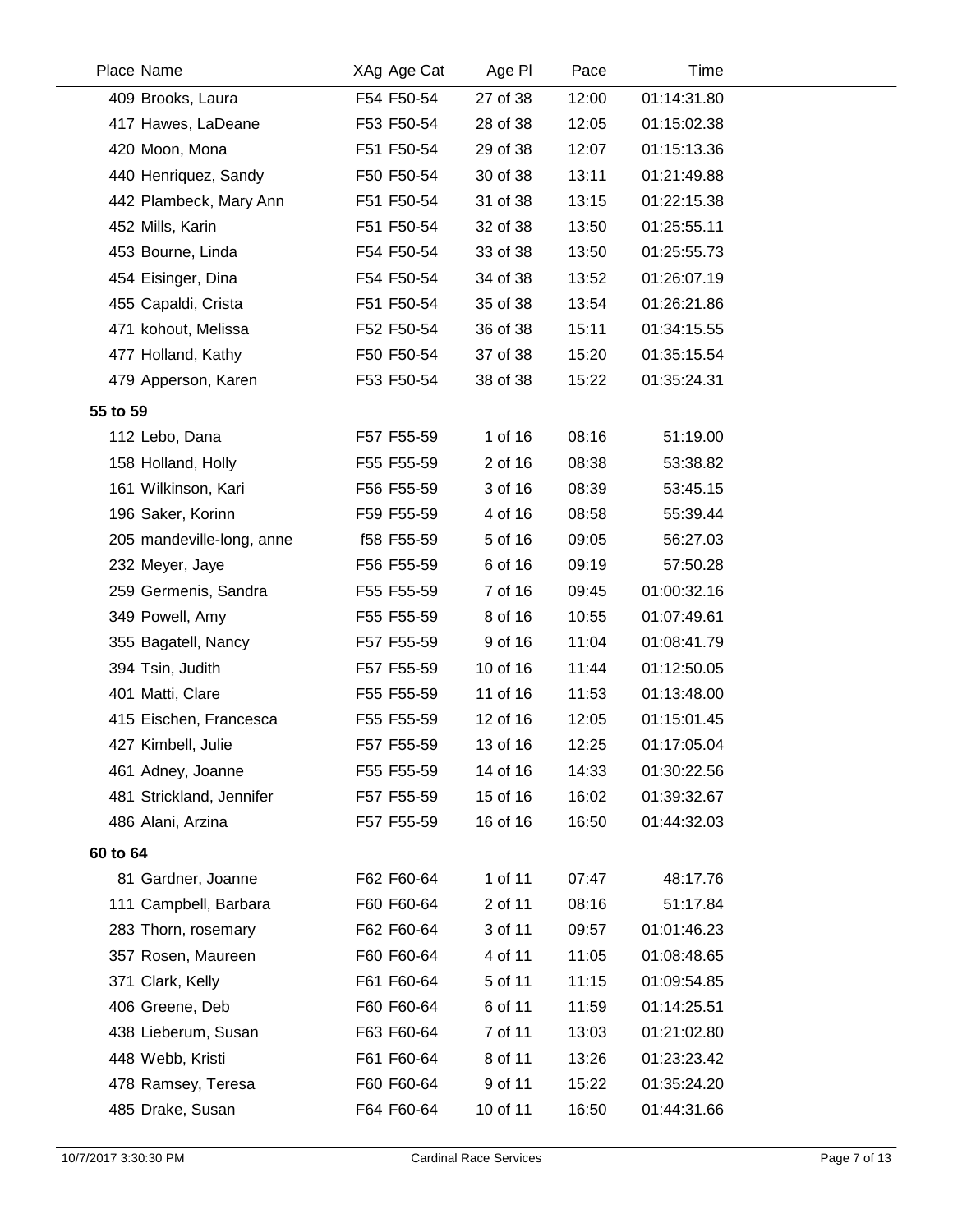|          | Place Name                  | XAg Age Cat | Age PI     | Pace  | <b>Time</b> |
|----------|-----------------------------|-------------|------------|-------|-------------|
|          | 487 Boone, Joan             | F64 F60-64  | 11 of 11   | 17:05 | 01:46:05.33 |
| 65 to 69 |                             |             |            |       |             |
|          | 162 McNeilly, Kevin         | F65 F65-69  | 1 of 11    | 08:40 | 53:47.32    |
|          | 248 Holder, Kaye            | F68 F65-69  | 2 of 11    | 09:36 | 59:36.52    |
|          | 250 Knechtel, Diana         | F65 F65-69  | 3 of 11    | 09:37 | 59:44.37    |
|          | 366 Skrzynia, Cecile        | F69 F65-69  | 4 of 11    | 11:14 | 01:09:47.83 |
|          | 392 Walton, Carol           | F65 F65-69  | 5 of 11    | 11:41 | 01:12:34.23 |
|          | 416 BAKER, LYNDA            | F66 F65-69  | 6 of 11    | 12:05 | 01:15:01.96 |
|          | 451 Rankin, Katie           | F67 F65-69  | 7 of 11    | 13:48 | 01:25:43.54 |
|          | 459 OBrien, Lynne           | F66 F65-69  | 8 of 11    | 14:27 | 01:29:42.44 |
|          | 472 Barnes, Patricia        | F65 F65-69  | 9 of 11    | 15:15 | 01:34:43.53 |
|          | 476 Ferrell, Barbara        | F67 F65-69  | 10 of 11   | 15:20 | 01:35:13.28 |
|          | 483 Rose, Cindy             | F66 F65-69  | 11 of 11   | 16:40 | 01:43:30.73 |
| 70 to 74 |                             |             |            |       |             |
|          | 345 Anderson, Sheelagh      | F70 F70-74  | $1$ of $2$ | 10:50 | 01:07:19.12 |
|          | 437 Haywood, Marion         | F70 F70-74  | 2 of 2     | 13:02 | 01:20:55.11 |
| 75 to 79 |                             |             |            |       |             |
|          | 467 Mckown, Mary            | F76 F75-99  | 1 of 1     | 15:00 | 01:33:09.96 |
| M        |                             |             |            |       |             |
|          |                             |             |            |       |             |
| 5 to 9   |                             |             |            |       |             |
|          | 35 Clewley, Gavin           | M7 M2-9     | $1$ of $1$ | 07:01 | 43:31.60    |
| 10 to 14 |                             |             |            |       |             |
|          | 15 Alexander, William       | M13 M10-14  | 1 of 9     | 06:32 | 40:36.25    |
|          | 31 Nervo, Lucas             | M14 M10-14  | 2 of 9     | 06:54 | 42:48.28    |
|          | 66 Stafford, Ryan           | M14 M10-14  | 3 of 9     | 07:32 | 46:44.63    |
|          | 114 Granados, Nicholas      | M14 M10-14  | 4 of 9     | 08:17 | 51:23.87    |
|          | 166 Grabowski, William      | M13 M10-14  | 5 of 9     | 08:42 | 54:02.64    |
|          | 207 Gutierrez-Arnold, Lucas | M13 M10-14  | 6 of 9     | 09:07 | 56:34.30    |
|          | 360 Mendlovitz, Harry       | M11 M10-14  | 7 of 9     | 11:10 | 01:09:18.13 |
|          | 387 grabowski, jon          | M12 M10-14  | 8 of 9     | 11:37 | 01:12:09.97 |
|          | 390 Cuicchi, Will           | M11 M10-14  | 9 of 9     | 11:39 | 01:12:23.34 |
| 15 to 19 |                             |             |            |       |             |
|          | 6 Duncan, Neal              | M19 M15-19  | $1$ of $5$ | 05:52 | 36:28.23    |
|          | 19 Cannon, Joshua           | M16 M15-19  | 2 of 5     | 06:41 | 41:27.16    |
|          | 21 Althouse, Owen           | M15 M15-19  | 3 of 5     | 06:41 | 41:29.17    |
|          | 167 Cotton, Michael         | M15 M15-19  | 4 of 5     | 08:42 | 54:04.54    |
|          | 356 Rice, John Allen        | M19 M15-19  | 5 of 5     | 11:04 | 01:08:45.12 |
| 20 to 24 |                             |             |            |       |             |
|          | 5 arend, rob                | m24 M20-24  | 1 of $6$   | 05:44 | 35:37.70    |
|          |                             |             |            |       |             |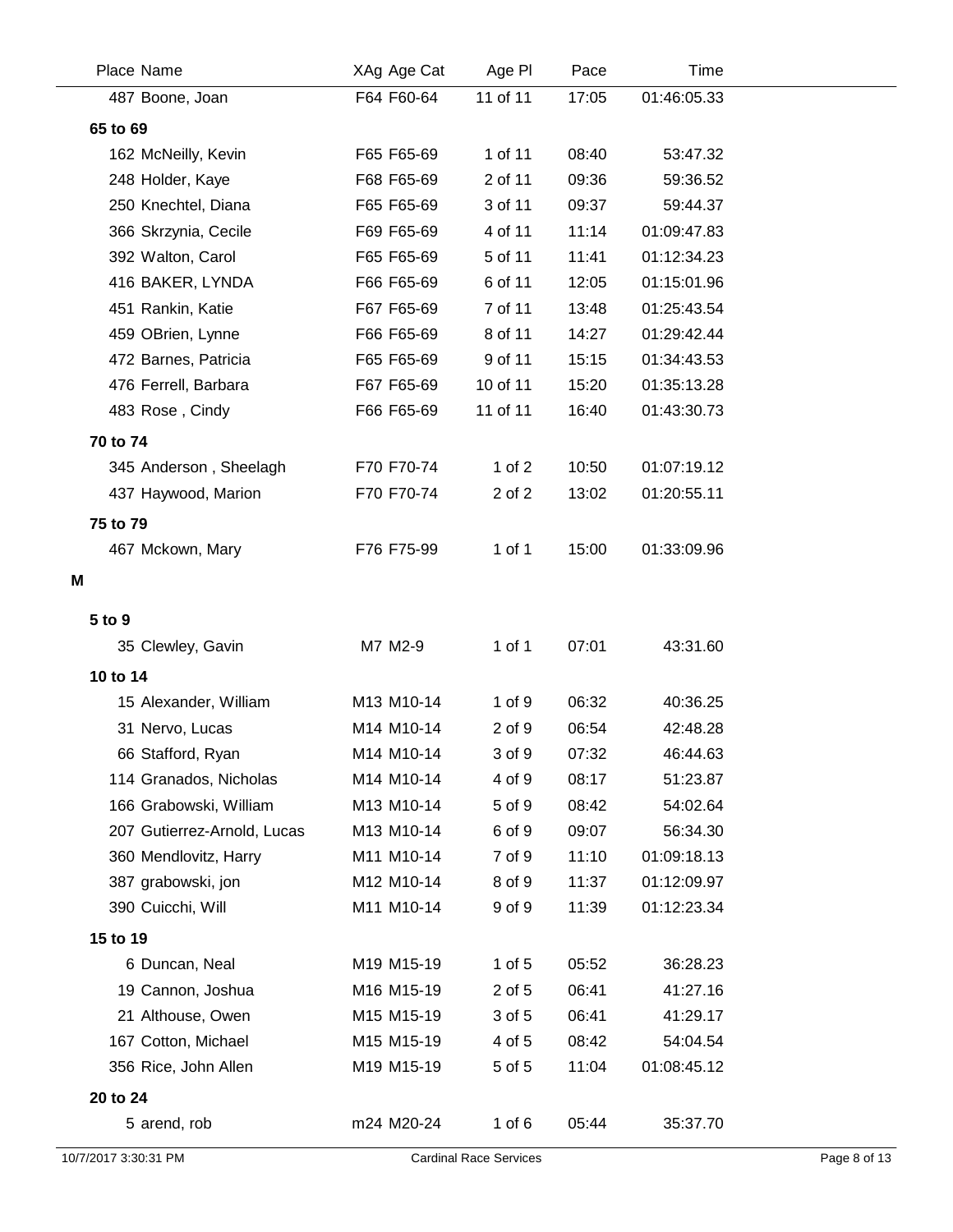|          | Place Name                  | XAg Age Cat | Age PI     | Pace  | Time        |
|----------|-----------------------------|-------------|------------|-------|-------------|
|          | 22 Ayers, Blake             | M20 M20-24  | $2$ of $6$ | 06:43 | 41:45.33    |
|          | 62 Nedimyer, Matt           | M24 M20-24  | 3 of 6     | 07:27 | 46:18.64    |
|          | 183 Vimort, Jean-Baptiste   | M24 M20-24  | 4 of 6     | 08:51 | 54:54.97    |
|          | 286 Boucher, Jonathan       | M20 M20-24  | 5 of 6     | 09:58 | 01:01:51.83 |
|          | 414 Alston, Kwame           | M24 M20-24  | 6 of 6     | 12:04 | 01:14:54.20 |
| 25 to 29 |                             |             |            |       |             |
|          | 1 Bussing, Austin           | M27 M25-29  | 1 of 10    | 04:58 | 30:53.63    |
|          | 4 Sutterfield, Joshua       | M25 M25-29  | 2 of 10    | 05:42 | 35:24.97    |
|          | 7 Schattauer Paille, Joseph | M28 M25-29  | 3 of 10    | 05:58 | 37:00.89    |
|          | 24 Philip, Cotter           | M29 M25-29  | 4 of 10    | 06:45 | 41:52.24    |
|          | 57 McLane, Patrick          | M26 M25-29  | 5 of 10    | 07:26 | 46:06.67    |
|          | 94 Furzer, Oliver           | M28 M25-29  | 6 of 10    | 07:59 | 49:32.42    |
|          | 116 Hoskinson, Brandon      | M27 M25-29  | 7 of 10    | 08:17 | 51:25.49    |
|          | 119 Hayes, Matthew          | M28 M25-29  | 8 of 10    | 08:20 | 51:44.62    |
|          | 193 Baumgartner, Peter      | M28 M25-29  | 9 of 10    | 08:56 | 55:27.17    |
|          | 344 Loop, Matthew           | M29 M25-29  | 10 of 10   | 10:50 | 01:07:14.13 |
| 30 to 34 |                             |             |            |       |             |
|          | 25 Straub, Matt             | M31 M30-34  | 1 of 11    | 06:46 | 41:59.64    |
|          | 41 Ayers, Brandon           | M33 M30-34  | 2 of 11    | 07:08 | 44:15.06    |
|          | 75 Holt, David              | M32 M30-34  | 3 of 11    | 07:39 | 47:28.90    |
|          | 76 Gordon, Max              | M31 M30-34  | 4 of 11    | 07:43 | 47:57.63    |
|          | 89 alekseev, oleg           | m32 M30-34  | 5 of 11    | 07:55 | 49:09.51    |
|          | 90 GONWA, JOE               | M32 M30-34  | 6 of 11    | 07:55 | 49:11.24    |
|          | 195 Bedford, James          | M32 M30-34  | 7 of 11    | 08:57 | 55:32.08    |
|          | 244 Hall, Jon               | M34 M30-34  | 8 of 11    | 09:32 | 59:11.84    |
|          | 307 Lutterloh, Adam         | M32 M30-34  | 9 of 11    | 10:17 | 01:03:53.53 |
|          | 317 Kaysin, Alex            | M34 M30-34  | 10 of 11   | 10:29 | 01:05:05.54 |
|          | 388 Monaco, Logan           | M30 M30-34  | 11 of 11   | 11:39 | 01:12:18.66 |
| 35 to 39 |                             |             |            |       |             |
|          | 2 Jabaut, Jason             | M35 M35-39  | 1 of 27    | 05:35 | 34:39.96    |
|          | 3 Finlay, Gavin             | M37 M35-39  | 2 of 27    | 05:37 | 34:54.05    |
|          | 8 Alexander, Jan            | M39 M35-39  | 3 of 27    | 06:10 | 38:14.65    |
|          | 11 DINH, HUYNH LINH         | M35 M35-39  | 4 of 27    | 06:18 | 39:10.19    |
|          | 17 MacKay, Douglas          | M38 M35-39  | 5 of 27    | 06:35 | 40:52.62    |
|          | 26 Murphy, Chris            | M36 M35-39  | 6 of 27    | 06:47 | 42:10.45    |
|          | 33 Kelley, Drew             | M37 M35-39  | 7 of 27    | 06:55 | 42:59.89    |
|          | 51 Berg, Christian          | M39 M35-39  | 8 of 27    | 07:22 | 45:42.33    |
|          | 53 Opfer, Jeffrey           | M38 M35-39  | 9 of 27    | 07:23 | 45:51.18    |
|          | 74 Malay, Brendan           | M37 M35-39  | 10 of 27   | 07:39 | 47:28.48    |
|          | 98 Kast, Maximilian         | M37 M35-39  | 11 of 27   | 08:00 | 49:40.65    |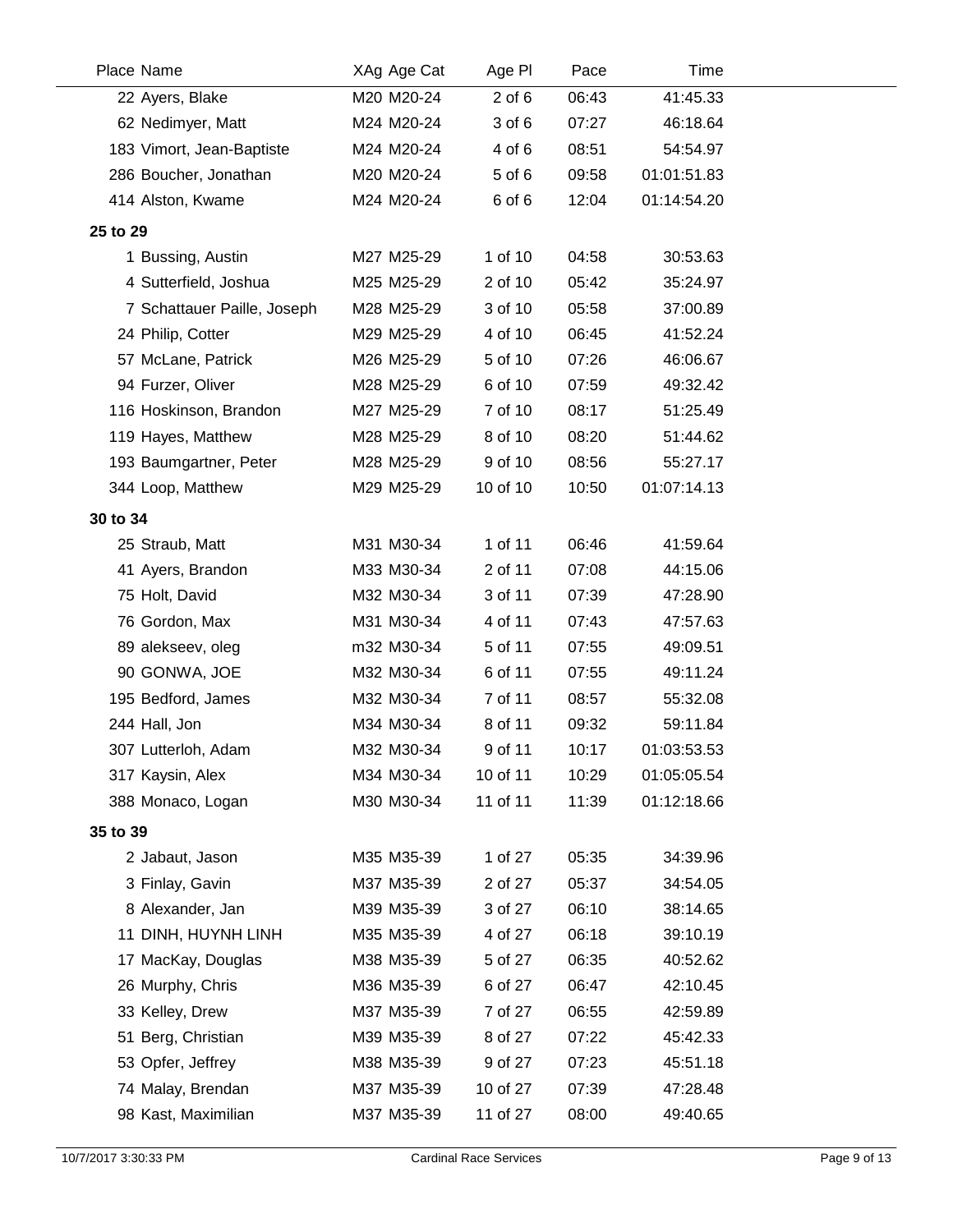|          | Place Name              | XAg Age Cat | Age PI   | Pace  | Time        |  |
|----------|-------------------------|-------------|----------|-------|-------------|--|
|          | 99 Hemelt, Steve        | M35 M35-39  | 12 of 27 | 08:01 | 49:48.13    |  |
|          | 110 Podkul, Tim         | M36 M35-39  | 13 of 27 | 08:14 | 51:08.81    |  |
|          | 118 Huppert, David      | M39 M35-39  | 14 of 27 | 08:19 | 51:36.91    |  |
|          | 120 Peach, Michael      | M39 M35-39  | 15 of 27 | 08:20 | 51:44.97    |  |
|          | 137 Burr, Matt          | M37 M35-39  | 16 of 27 | 08:30 | 52:49.51    |  |
|          | 142 Tweedy, Jonathan    | M39 M35-39  | 17 of 27 | 08:32 | 52:58.22    |  |
|          | 152 Dwyer, Andrew       | M38 M35-39  | 18 of 27 | 08:36 | 53:22.37    |  |
|          | 192 Carter, J.P.        | M35 M35-39  | 19 of 27 | 08:56 | 55:26.33    |  |
|          | 216 Cross, Alexander    | M36 M35-39  | 20 of 27 | 09:11 | 56:58.82    |  |
|          | 230 Lam, Yik            | M37 M35-39  | 21 of 27 | 09:18 | 57:43.44    |  |
|          | 278 Persing, Oren       | M36 M35-39  | 22 of 27 | 09:53 | 01:01:25.14 |  |
|          | 303 McHenry, Troy       | M38 M35-39  | 23 of 27 | 10:14 | 01:03:35.89 |  |
|          | 315 Guiteras, Guiteras  | M39 M35-39  | 24 of 27 | 10:26 | 01:04:46.11 |  |
|          | 368 Berger, Miles       | M38 M35-39  | 25 of 27 | 11:15 | 01:09:50.06 |  |
|          | 396 Roberts, Michael    | M37 M35-39  | 26 of 27 | 11:45 | 01:12:59.12 |  |
|          | 449 mcnulty, james      | m37 M35-39  | 27 of 27 | 13:47 | 01:25:33.66 |  |
| 40 to 44 |                         |             |          |       |             |  |
|          | 9 Guo, Shan             | M43 M40-44  | 1 of 41  | 06:15 | 38:46.39    |  |
|          | 18 Bulleri, Michael     | M40 M40-44  | 2 of 41  | 06:36 | 41:00.32    |  |
|          | 20 Tinson, David        | M43 M40-44  | 3 of 41  | 06:41 | 41:28.24    |  |
|          | 27 Jones, Mike          | M41 M40-44  | 4 of 41  | 06:48 | 42:13.33    |  |
|          | 28 Higgins, Josh        | M40 M40-44  | 5 of 41  | 06:52 | 42:38.48    |  |
|          | 36 Clewley, Derek       | M44 M40-44  | 6 of 41  | 07:01 | 43:31.65    |  |
|          | 39 Sneddon, Tam         | M42 M40-44  | 7 of 41  | 07:07 | 44:09.04    |  |
|          | 48 Riveros, Diego       | M41 M40-44  | 8 of 41  | 07:20 | 45:32.34    |  |
|          | 50 Henry, Thomas        | M40 M40-44  | 9 of 41  | 07:21 | 45:40.28    |  |
|          | 56 totten, brian        | m40 M40-44  | 10 of 41 | 07:25 | 46:04.77    |  |
|          | 63 Hensel, Douglas      | M44 M40-44  | 11 of 41 | 07:29 | 46:25.63    |  |
|          | 78 harris, william      | m41 M40-44  | 12 of 41 | 07:45 | 48:05.60    |  |
|          | 79 Summerlin-Long, Jeff | M42 M40-44  | 13 of 41 | 07:45 | 48:09.33    |  |
|          | 88 Crockett, Jason      | M41 M40-44  | 14 of 41 | 07:55 | 49:07.68    |  |
|          | 91 Barnes, Dwight       | M42 M40-44  | 15 of 41 | 07:55 | 49:11.77    |  |
|          | 95 Calderini, Adelqui   | M43 M40-44  | 16 of 41 | 07:59 | 49:34.66    |  |
|          | 104 Gordek, Harper      | M40 M40-44  | 17 of 41 | 08:06 | 50:18.06    |  |
|          | 107 Ruff, JW            | M41 M40-44  | 18 of 41 | 08:10 | 50:45.91    |  |
|          | 108 meunier, thomas     | m40 M40-44  | 19 of 41 | 08:11 | 50:51.75    |  |
|          | 125 Herrick, Jeffrey    | M44 M40-44  | 20 of 41 | 08:24 | 52:11.40    |  |
|          | 127 dye, aaron          | m44 M40-44  | 21 of 41 | 08:25 | 52:18.15    |  |
|          | 131 Finnegan, Richard   | M41 M40-44  | 22 of 41 | 08:28 | 52:33.27    |  |
|          | 133 Thomas, Courtney    | M41 M40-44  | 23 of 41 | 08:28 | 52:37.56    |  |
|          | 141 Beesley, Glen       | M42 M40-44  | 24 of 41 | 08:32 | 52:57.25    |  |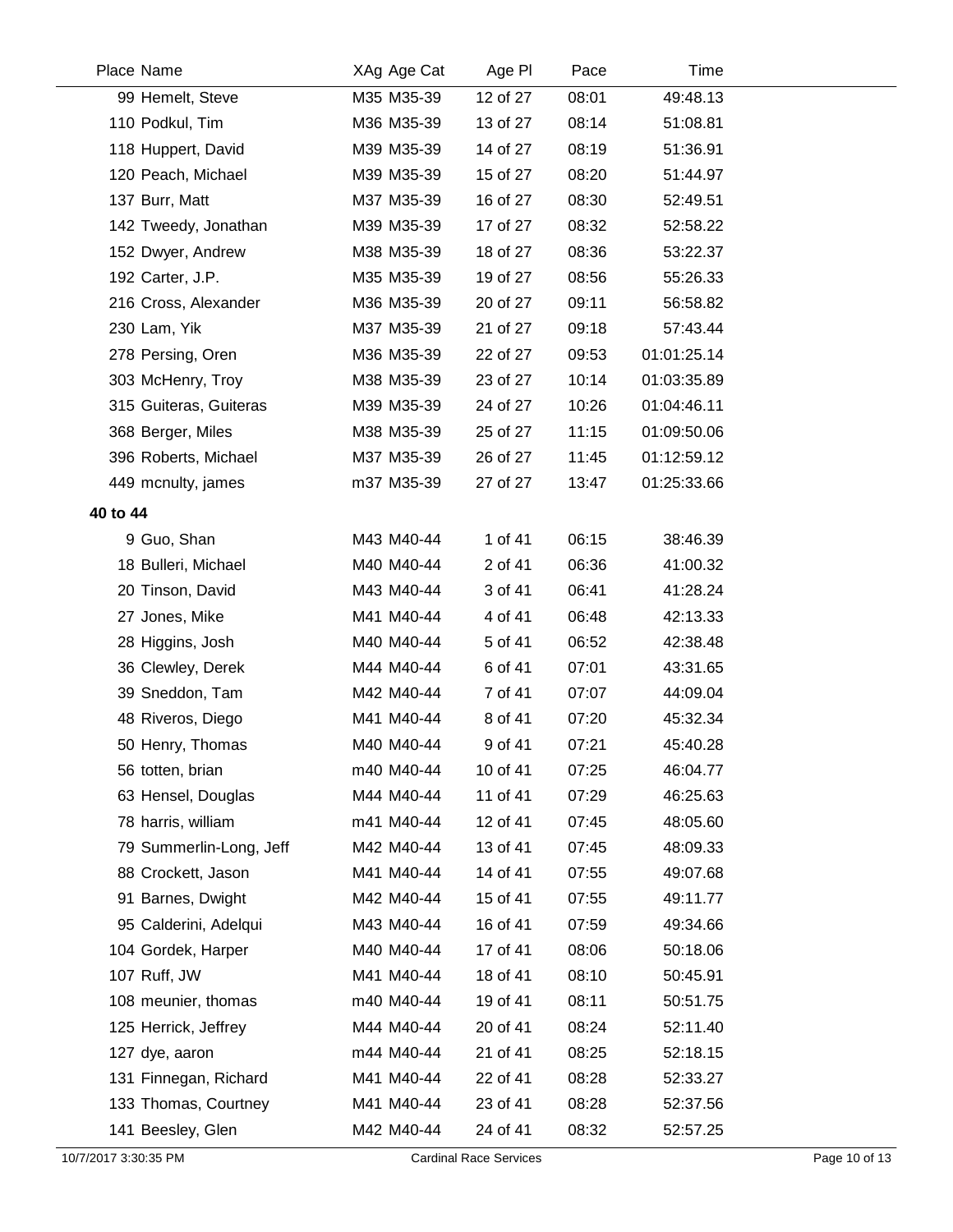| Place Name             | XAg Age Cat | Age PI   | Pace  |             | Time |  |
|------------------------|-------------|----------|-------|-------------|------|--|
| 147 Wilmoth, Gabriel   | M41 M40-44  | 25 of 41 | 08:34 | 53:09.70    |      |  |
| 157 Grabowski, Chuck   | M42 M40-44  | 26 of 41 | 08:38 | 53:36.10    |      |  |
| 188 Barnes, Edward     | M44 M40-44  | 27 of 41 | 08:53 | 55:12.03    |      |  |
| 212 Cavanaugh, Mark    | m44 M40-44  | 28 of 41 | 09:08 | 56:42.31    |      |  |
| 213 Matthews, David    | M41 M40-44  | 29 of 41 | 09:09 | 56:46.87    |      |  |
| 227 Hoffman, Andrew    | M40 M40-44  | 30 of 41 | 09:17 | 57:37.08    |      |  |
| 249 Hoffman, Steve     | M42 M40-44  | 31 of 41 | 09:37 | 59:41.26    |      |  |
| 263 Schliebe, Erich    | M42 M40-44  | 32 of 41 | 09:47 | 01:00:46.53 |      |  |
| 270 Gent, Stephen      | M40 M40-44  | 33 of 41 | 09:52 | 01:01:15.47 |      |  |
| 281 Bowers, David      | M43 M40-44  | 34 of 41 | 09:55 | 01:01:36.57 |      |  |
| 282 Harrison, Stuart   | M44 M40-44  | 35 of 41 | 09:56 | 01:01:41.51 |      |  |
| 289 Steinberg, Michael | M44 M40-44  | 36 of 41 | 09:59 | 01:01:59.37 |      |  |
| 296 Pollack, Michael   | M44 M40-44  | 37 of 41 | 10:05 | 01:02:39.99 |      |  |
| 327 Hill, James        | M43 M40-44  | 38 of 41 | 10:36 | 01:05:50.09 |      |  |
| 333 Lowry, Joshua      | M40 M40-44  | 39 of 41 | 10:39 | 01:06:10.32 |      |  |
| 372 Gale, w. Patrick   | M43 M40-44  | 40 of 41 | 11:16 | 01:09:58.77 |      |  |
| 469 Strassel, Keith    | M44 M40-44  | 41 of 41 | 15:09 | 01:34:05.82 |      |  |
| 45 to 49               |             |          |       |             |      |  |
| 30 Papazoglou, Michael | M46 M45-49  | 1 of 25  | 06:52 | 42:39.54    |      |  |
| 52 Hegland, Don        | M45 M45-49  | 2 of 25  | 07:22 | 45:43.51    |      |  |
| 55 Thomas, Jody        | M46 M45-49  | 3 of 25  | 07:25 | 46:04.26    |      |  |
| 59 Harada, Hisayoshi   | M47 M45-49  | 4 of 25  | 07:26 | 46:12.73    |      |  |
| 93 Zemon, Matt         | M45 M45-49  | 5 of 25  | 07:57 | 49:24.87    |      |  |
| 96 Lutz, Alejandro     | M48 M45-49  | 6 of 25  | 08:00 | 49:37.93    |      |  |
| 102 Miller, Dean       | M47 M45-49  | 7 of 25  | 08:03 | 49:58.64    |      |  |
| 126 Rhoads, Donald     | M45 M45-49  | 8 of 25  | 08:24 | 52:12.85    |      |  |
| 139 Graham, Nicholas   | M45 M45-49  | 9 of 25  | 08:31 | 52:53.50    |      |  |
| 144 Turner, Mark       | M49 M45-49  | 10 of 25 | 08:32 | 53:01.52    |      |  |
| 148 Hughey, Shawn      | M47 M45-49  | 11 of 25 | 08:35 | 53:15.78    |      |  |
| 164 Schmitz, William   | M45 M45-49  | 12 of 25 | 08:40 | 53:51.30    |      |  |
| 169 Sauer, Ken         | M49 M45-49  | 13 of 25 | 08:44 | 54:14.75    |      |  |
| 174 Olmedo, Jose       | M47 M45-49  | 14 of 25 | 08:46 | 54:28.61    |      |  |
| 189 Collis, Stewart    | M49 M45-49  | 15 of 25 | 08:54 | 55:19.03    |      |  |
| 204 Friedrich, Chris   | M45 M45-49  | 16 of 25 | 09:05 | 56:24.03    |      |  |
| 234 Zuiker, Anton      | M47 M45-49  | 17 of 25 | 09:23 | 58:16.65    |      |  |
| 242 Blue, Christopher  | M49 M45-49  | 18 of 25 | 09:29 | 58:54.42    |      |  |
| 261 Tranch, Matt       | M49 M45-49  | 19 of 25 | 09:46 | 01:00:40.77 |      |  |
| 311 Wahlstrom, Erik    | M48 M45-49  | 20 of 25 | 10:23 | 01:04:27.64 |      |  |
| 316 Sadler, Bobby      | M45 M45-49  | 21 of 25 | 10:27 | 01:04:54.19 |      |  |
| 325 Leach, John        | M47 M45-49  | 22 of 25 | 10:35 | 01:05:44.42 |      |  |
| 364 Hinson, Josh       | M45 M45-49  | 23 of 25 | 11:11 | 01:09:25.22 |      |  |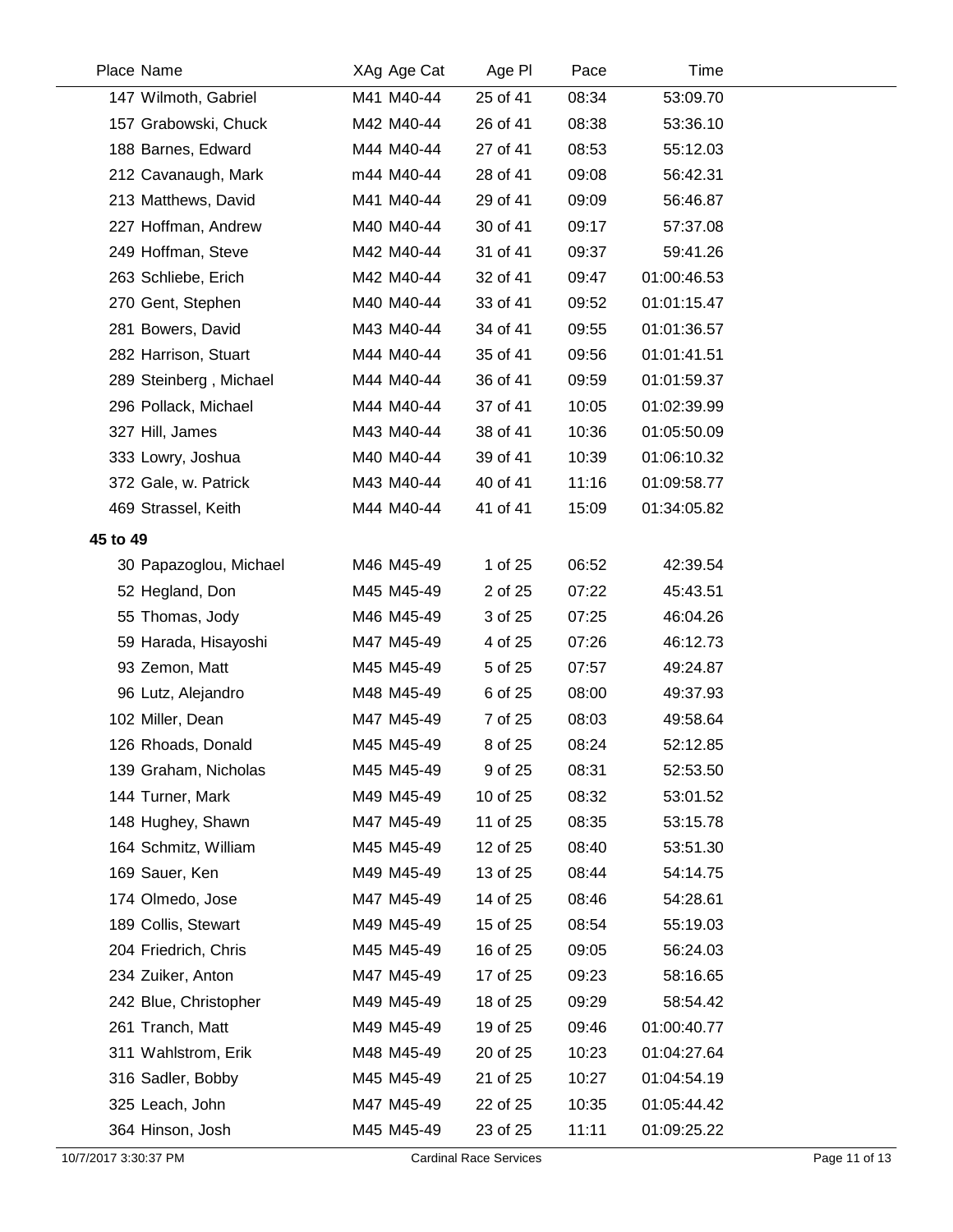| Place Name             | XAg Age Cat | Age PI   | Pace  | Time        |  |
|------------------------|-------------|----------|-------|-------------|--|
| 405 Lake, James        | M49 M45-49  | 24 of 25 | 11:58 | 01:14:17.73 |  |
| 434 O'Brien, Timothy   | M45 M45-49  | 25 of 25 | 12:50 | 01:19:43.29 |  |
| 50 to 54               |             |          |       |             |  |
| 10 Alexander, Marcus   | M52 M50-54  | 1 of 21  | 06:15 | 38:51.29    |  |
| 14 Bizzell, Rodney     | M50 M50-54  | 2 of 21  | 06:32 | 40:32.23    |  |
| 54 Hoole, Brunson      | M51 M50-54  | 3 of 21  | 07:25 | 46:02.62    |  |
| 84 Schmidt, Blaine     | m50 M50-54  | 4 of 21  | 07:48 | 48:25.39    |  |
| 115 Boggess, John      | M53 M50-54  | 5 of 21  | 08:17 | 51:24.64    |  |
| 124 Harrington, Philip | M54 M50-54  | 6 of 21  | 08:23 | 52:02.75    |  |
| 134 Beatty, Brian      | M54 M50-54  | 7 of 21  | 08:29 | 52:38.82    |  |
| 136 Patterson, Evan    | M50 M50-54  | 8 of 21  | 08:30 | 52:47.95    |  |
| 154 Hooker, Matt       | M51 M50-54  | 9 of 21  | 08:37 | 53:28.17    |  |
| 179 Fanning, Alan      | M53 M50-54  | 10 of 21 | 08:48 | 54:40.07    |  |
| 198 Werden, Andrew     | M51 M50-54  | 11 of 21 | 09:01 | 56:01.02    |  |
| 210 cohen, jeff        | M52 M50-54  | 12 of 21 | 09:07 | 56:39.35    |  |
| 226 Chesser, William   | M54 M50-54  | 13 of 21 | 09:16 | 57:35.16    |  |
| 233 Taylor, Ken        | M54 M50-54  | 14 of 21 | 09:23 | 58:15.12    |  |
| 273 Reeves, Kramer     | M50 M50-54  | 15 of 21 | 09:52 | 01:01:18.59 |  |
| 293 Correia, Joao      | M50 M50-54  | 16 of 21 | 10:03 | 01:02:27.18 |  |
| 301 Heafner, Greg      | M54 M50-54  | 17 of 21 | 10:14 | 01:03:32.67 |  |
| 340 CORKEN, JAMES      | M50 M50-54  | 18 of 21 | 10:45 | 01:06:45.36 |  |
| 347 simmonds, junior   | M50 M50-54  | 19 of 21 | 10:51 | 01:07:23.49 |  |
| 456 Naegele, Bob       | M53 M50-54  | 20 of 21 | 14:07 | 01:27:42.40 |  |
| 480 Whitney, David     | M53 M50-54  | 21 of 21 | 16:01 | 01:39:30.87 |  |
| 55 to 59               |             |          |       |             |  |
| 29 Hussey, Jon         | M55 M55-59  | 1 of 18  | 06:52 | 42:39.36    |  |
| 32 Prabucki, Bernard   | M55 M55-59  | 2 of 18  | 06:54 | 42:53.13    |  |
| 37 Brewner, Scott      | M55 M55-59  | 3 of 18  | 07:04 | 43:51.12    |  |
| 45 Merron, Jeff        | M55 M55-59  | 4 of 18  | 07:15 | 44:59.52    |  |
| 70 Rees, John          | M58 M55-59  | 5 of 18  | 07:35 | 47:05.37    |  |
| 77 Hoerger, Tom        | M58 M55-59  | 6 of 18  | 07:44 | 48:02.69    |  |
| 80 Rice, Gary          | M57 M55-59  | 7 of 18  | 07:46 | 48:10.87    |  |
| 85 Matti, Michael      | M59 M55-59  | 8 of 18  | 07:48 | 48:28.05    |  |
| 86 Peterson, Beast     | M57 M55-59  | 9 of 18  | 07:50 | 48:35.79    |  |
| 121 Kauftheil, Randy   | M59 M55-59  | 10 of 18 | 08:20 | 51:46.83    |  |
| 145 wilkinson, michael | m57 M55-59  | 11 of 18 | 08:33 | 53:04.40    |  |
| 186 Dixon, Bob         | M58 M55-59  | 12 of 18 | 08:53 | 55:08.00    |  |
| 200 Mullis, Randy      | M57 M55-59  | 13 of 18 | 09:04 | 56:15.91    |  |
| 203 Shank, James       | M57 M55-59  | 14 of 18 | 09:05 | 56:21.52    |  |
| 328 Henriquez, Craig   | M58 M55-59  | 15 of 18 | 10:37 | 01:05:56.00 |  |